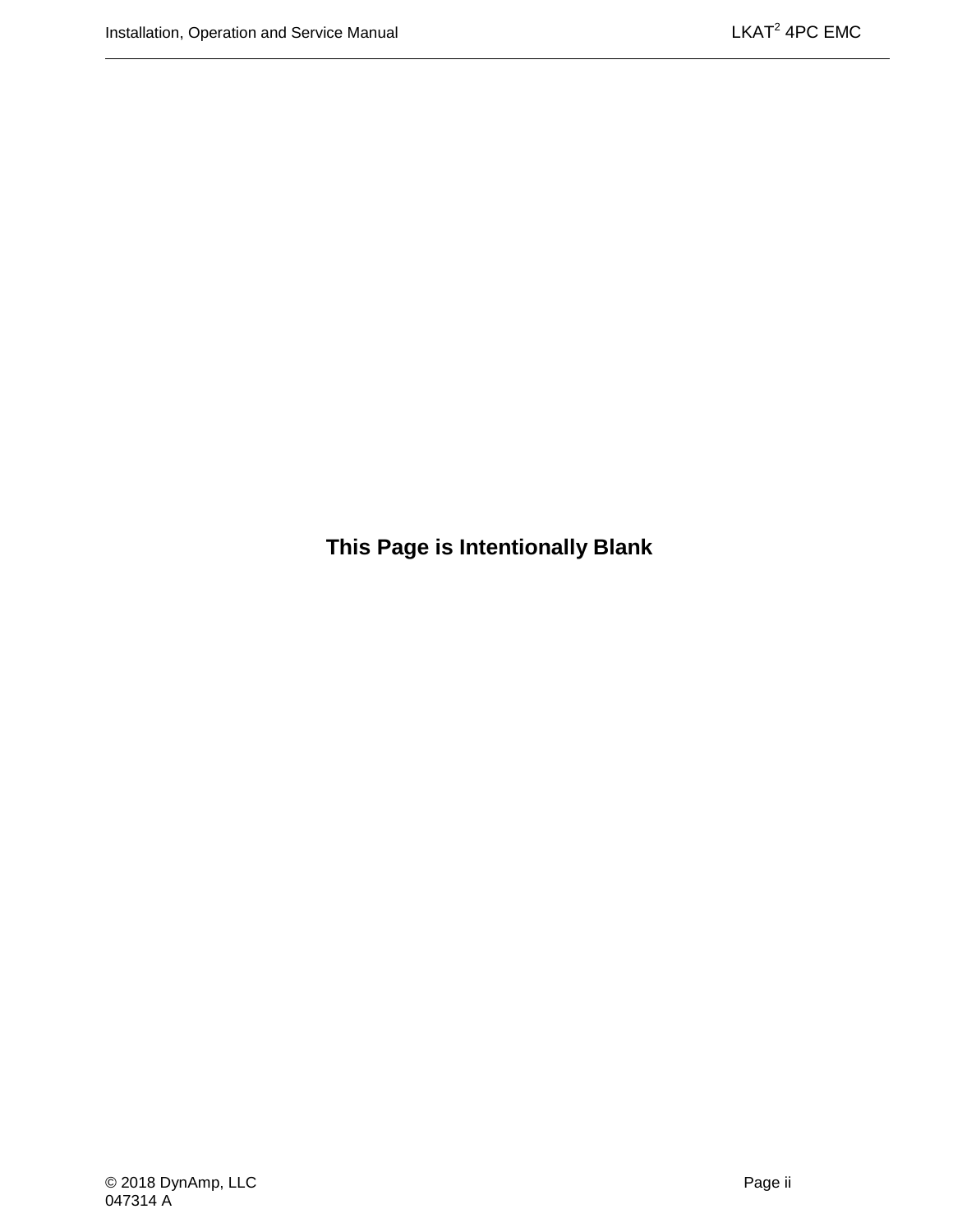# <span id="page-2-0"></span>**DYNAMP, LLC WARRANTY**

Items and components manufactured by DynAmp, LLC for permanent installation are warranted to be free from defects in material and workmanship for a period of two (2) years from the date of shipment.

Items and components manufactured by DynAmp, LLC for portable and temporary use in more than one location are warranted to be free from defects in material and workmanship for a period of eighteen (18) months from the date of shipment.

Extended warranties may be available for purchase for some products. Extended warranties are provided on a serial number by serial number basis as noted on DynAmp's original invoice and/or packing list.

Items and components not manufactured and resold by DynAmp, LLC are warranted by their manufacturer.

Warranty repair shall be, at DynAmp's option, in the form of repair or replacement of the defective items or components. Concerning warranty repairs, DynAmp, LLC will be responsible for DynAmp provided time, material and transportation costs (shipping or travel). Actual method of warranty repair / correction will be determined by DynAmp, LLC at DynAmp's sole option. Such warranty repair shall constitute a fulfillment of all DynAmp, LLC liabilities in respect to said items and components. In no event shall DynAmp, LLC be liable for consequential damages.

Information in this document is subject to change without notice.

© 2018 DynAmp, LLC. All rights reserved.

Reproduction in any manner whatsoever for purposes other than installation, operation, or service by the purchaser or end user without the written permission of DynAmp, LLC is strictly forbidden.

This manual is part of the complete set of product documentation that includes installation, operation, and service instructions, drawings and test results. Users should evaluate the information in the context of the complete set of product documentation and their particular applications. DynAmp, LLC assumes no liability for any incidental, indirect, or consequential damages arising from the use of this documentation.

While all information presented is believed to be reliable and in accordance with accepted engineering practices, DynAmp, LLC makes no warranties as to the completeness of the information.

All trademarks used in association with  $LKAT<sup>2</sup>$  are trademarks of DynAmp, LLC.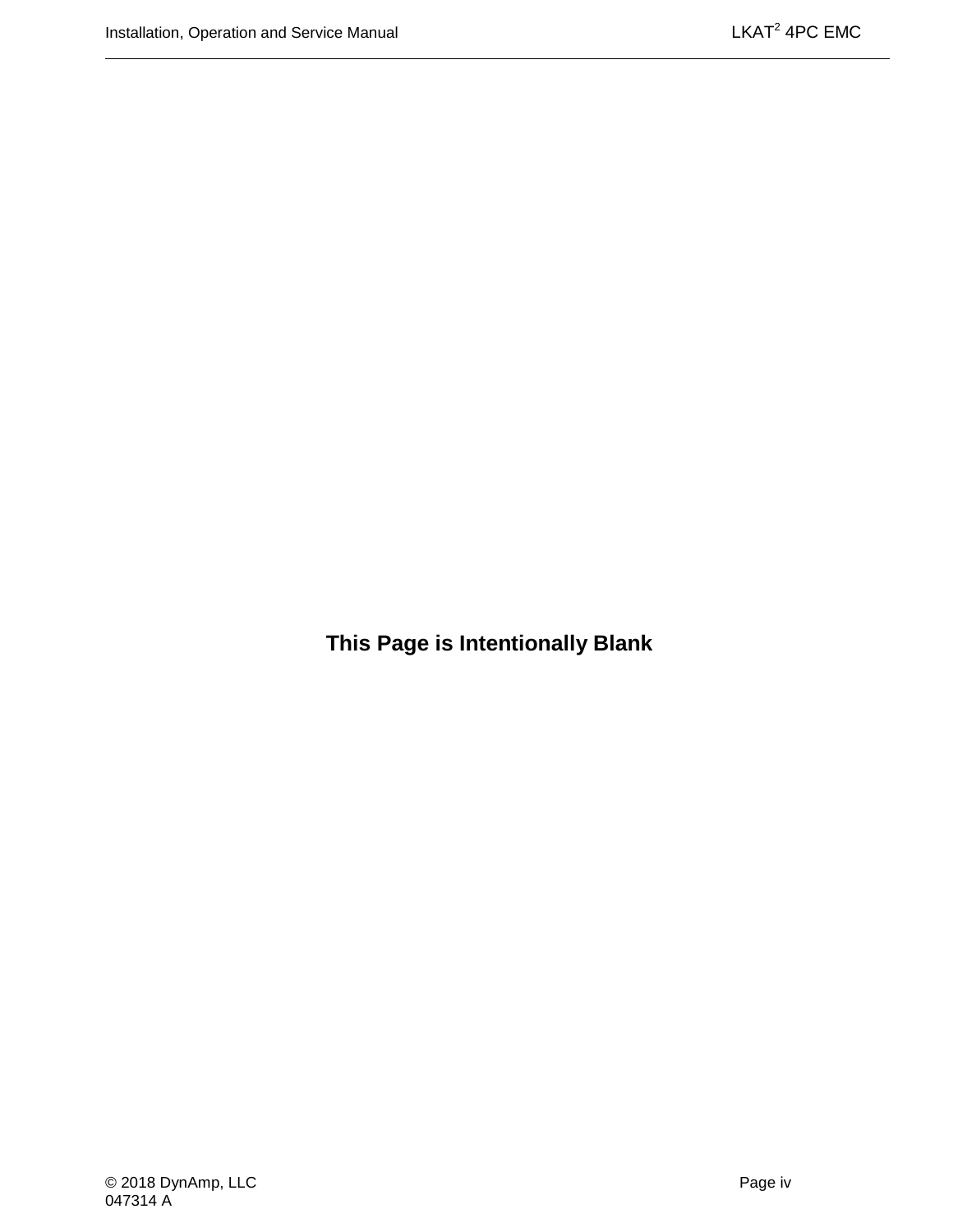# <span id="page-4-0"></span>**TABLE OF CONTENTS**

| Paragraph Title                                                                     | Page |
|-------------------------------------------------------------------------------------|------|
|                                                                                     |      |
|                                                                                     |      |
|                                                                                     |      |
|                                                                                     |      |
| DYNAMP, LLC CUSTOMER SUPPORT & SERVICE ASSISTANCE ______________________________ xi |      |
|                                                                                     |      |
| $\mathbf{1}$ .                                                                      |      |
| 2.<br>2.1                                                                           |      |
| 2.2<br>2.3                                                                          |      |
| 2.4                                                                                 |      |
| 2.5                                                                                 |      |
| 3.                                                                                  |      |
| 4.<br>4.1                                                                           |      |
| 4.2                                                                                 |      |
| 4.3                                                                                 |      |
| 4.4                                                                                 |      |
| 4.5                                                                                 |      |
| 4.6                                                                                 |      |
| 5.<br>5.1                                                                           |      |
| 5.2                                                                                 |      |
| 5.3                                                                                 |      |
| 5.4                                                                                 |      |
| 5.5<br>TROUBLESHOOTING AN ACCURACY DIAGNOSTICS FAULT INDICATION 23<br>5.6           |      |
| 5.7                                                                                 |      |
| 5.8                                                                                 |      |
| 5.9                                                                                 |      |
| 5.10                                                                                |      |
| 5.11<br>5.12                                                                        |      |
| 6.                                                                                  |      |
| 6.1                                                                                 |      |
| 6.2                                                                                 |      |
| 6.3                                                                                 |      |
| 7.                                                                                  |      |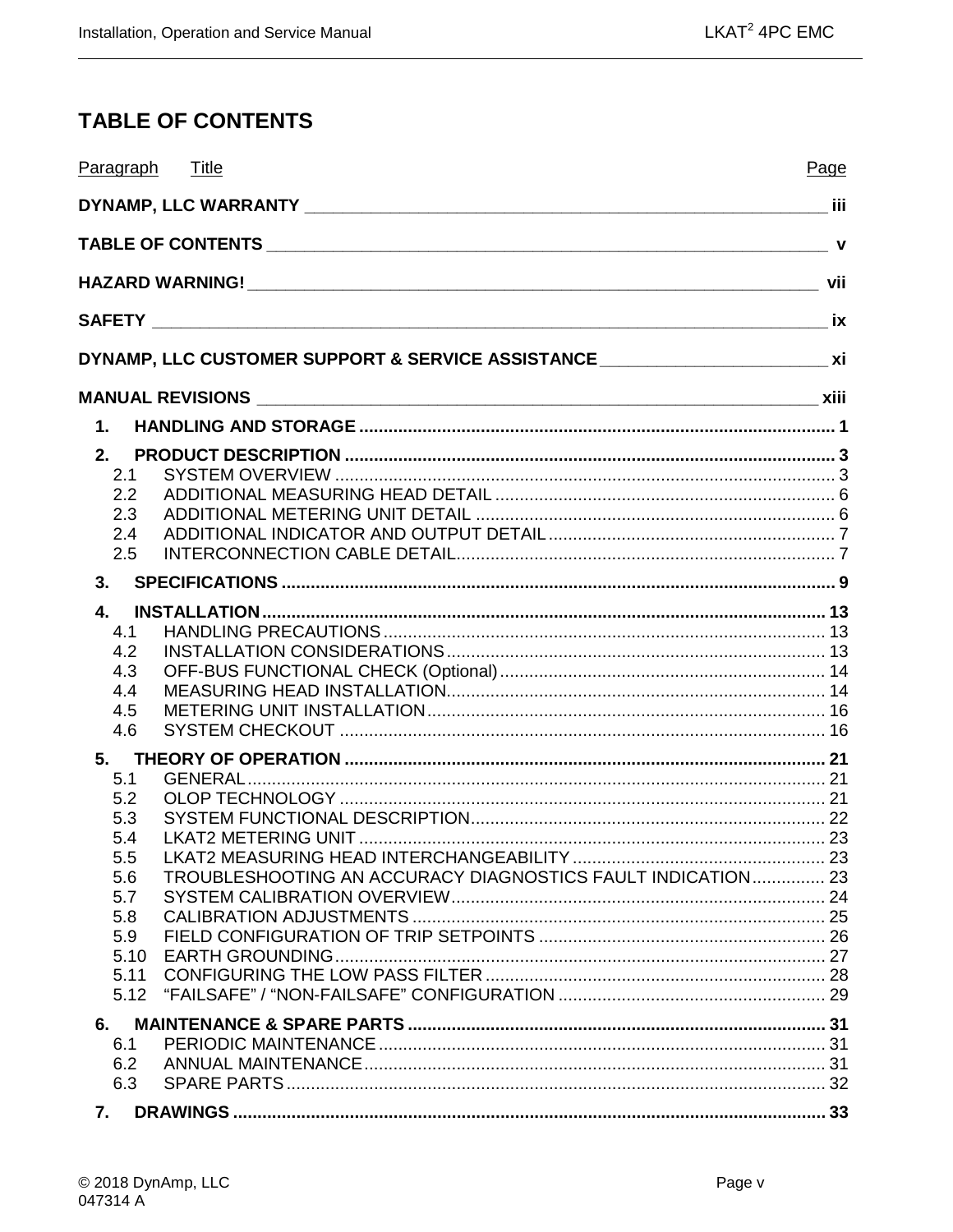# **FIGURES, FORMS & TABLES \_\_\_\_\_\_\_\_\_\_\_\_\_\_\_\_\_\_\_\_\_\_\_\_\_\_\_\_\_\_\_\_\_\_\_\_\_\_\_\_\_\_\_\_\_\_\_\_\_\_\_\_\_\_\_**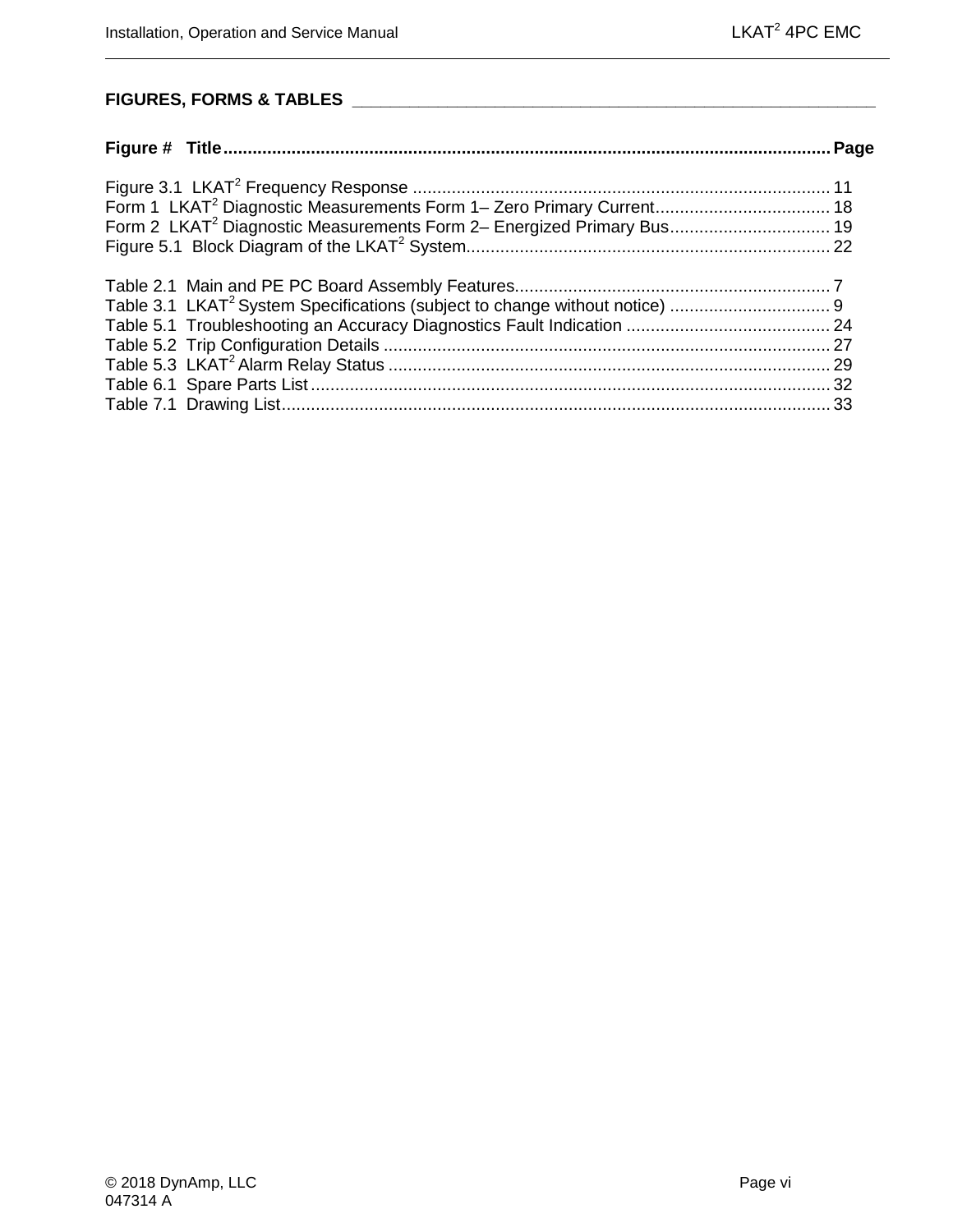# <span id="page-6-0"></span>**HAZARD WARNING!**



**GENERAL**

All installation, maintenance and service must be performed by qualified technicians who are familiar with the warnings and instructions of this manual.

Use of the equipment in a manner not specified by the manufacturer can impair the protection provided within.

The enclosure cover must remain closed at all times during operation to ensure safety of personnel. The cover may be opened using a screwdriver; however, only authorized personnel or technicians should be allowed to open and service the unit.

Disconnect power to the system before servicing.

DynAmp, LLC does not assume liability for the customer's failure to comply with the rules and requirements provided in this manual.



**HAZARDOUS VOLTAGE**



**INSTALLATION**

This equipment is designed to be connected to hazardous electric voltages. Ignoring the installation precautions and warnings can result in severe personal injury or equipment damage.

To avoid the risk of electrical shock or fire, the safety instructions and guidelines in this manual must be followed. The electrical specifications must not be exceeded and the unit must be installed according to directions provided.

This equipment is intended for indoor or outdoor use. It should be mounted in a well-ventilated area, away from high heat, dust, and corrosive atmosphere. The ambient temperature must not exceed specified limits.

For mounting considerations that fall outside the recommended specifications provided in this manual, the factory should be contacted for approval.

This unit is rated for installation category II and pollution degree 2.

#### **Symbol Identification:**

General definitions of safety symbols used on equipment and manual.



Caution/Warning: Refer to accompanying documents for instructions.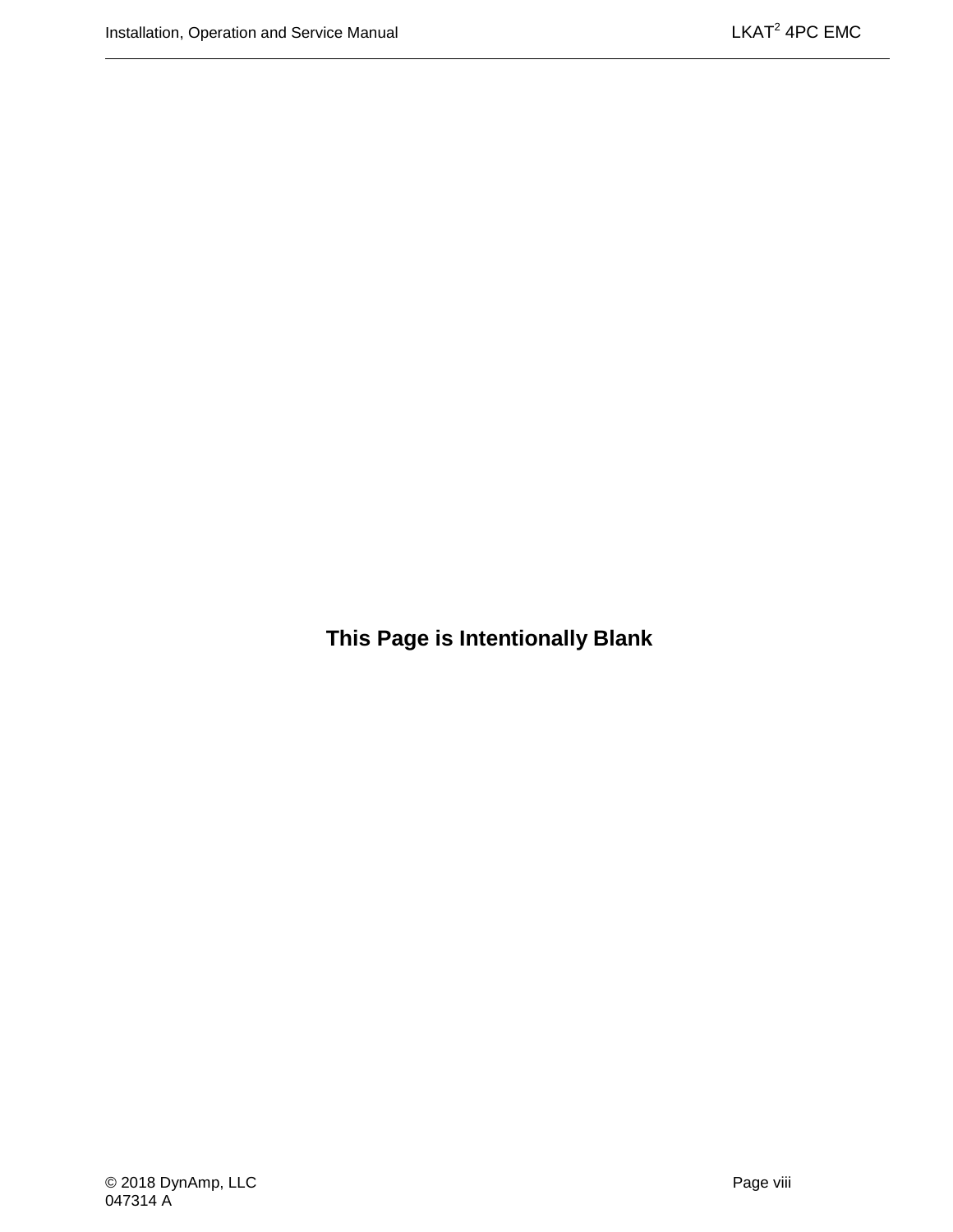# <span id="page-8-0"></span>**SAFETY**

The Measuring Head is designed to be installed on high voltage bus bars. All interconnection cables must be safely routed away from bus bars and high voltages. Do not allow any interconnection cable to contact bus bars or high voltages.

Ignoring the installation precautions and warnings can result in severe personal injury or equipment damage. The following are general guidelines to be followed during installation, operation and service of the Metering Unit and Measuring Head.

- All installation, maintenance and service must be performed by qualified technicians who are familiar with the warnings and instructions of this manual.
- Always follow all local and plant safety procedures.
- The enclosure cover must remain closed at all times during operation to ensure safety of personnel. Only authorized personnel or technicians should be allowed to open and service the unit.
- Units are not intrinsically safe. Do not place in explosive atmospheres.
- Service must be performed by qualified technicians only. If use of an oscilloscope becomes necessary during servicing, the scope must be floating and ungrounded or differential probe(s) must be used. The Metering Unit is isolated from the mains via the power transformers. If a grounded scope is used, a hazardous condition is created since current will flow through the probe to ground.
- Use of the equipment in a manner not specified by the manufacturer can impair the protection provided within.
- If a binding screw is used for the mains earth connection, the binding screw must be size M4 (No. 6) or larger.

DynAmp, LLC does not assume liability for the customer's failure to comply with the rules and requirements provided in this manual.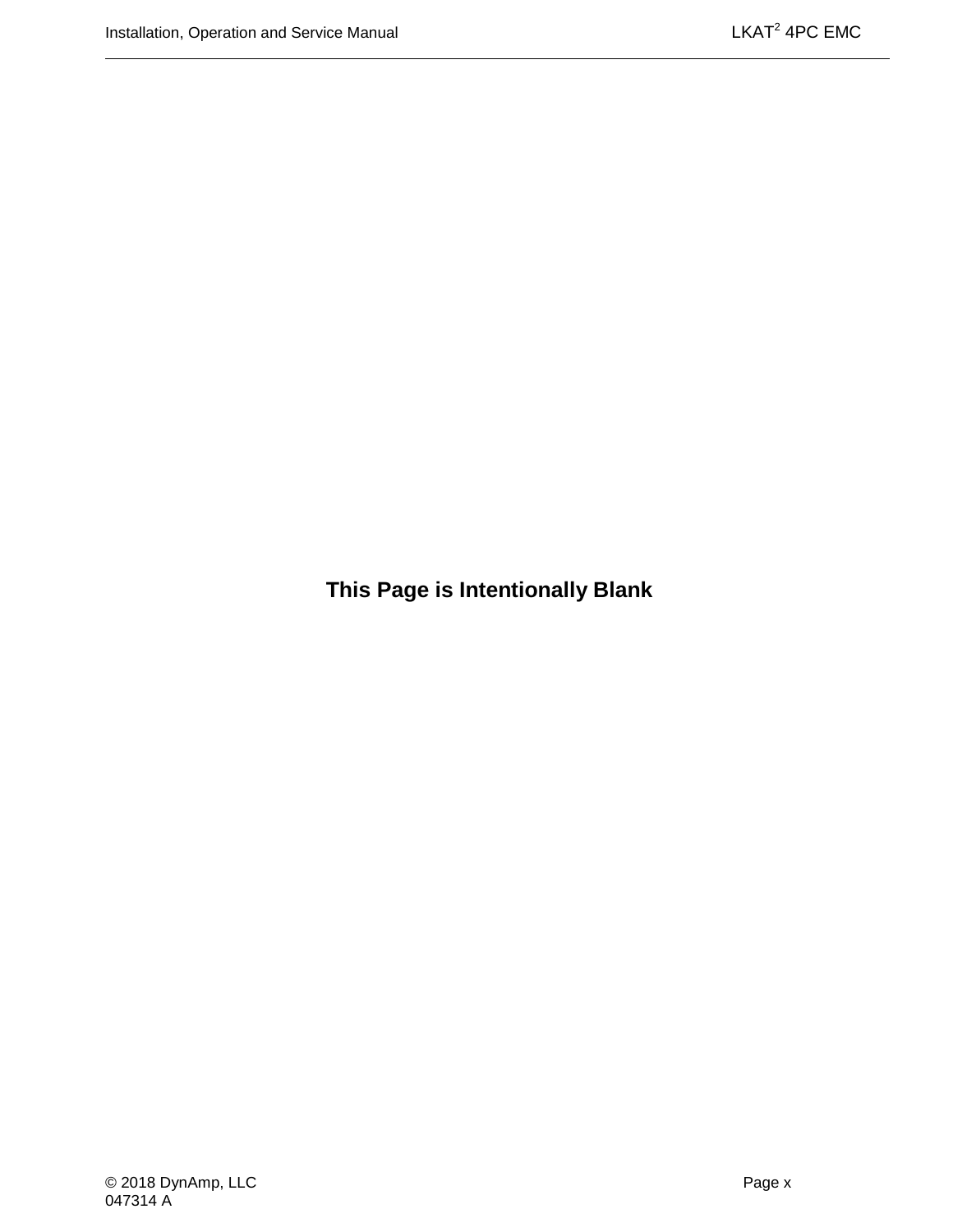# <span id="page-10-0"></span>**DYNAMP, LLC CUSTOMER SUPPORT & SERVICE ASSISTANCE**

For further assistance, contact DynAmp Customer Support at:

Americas:

Telephone: +1 614.871.6900 Fax: +1 614.871.6910 8:00 AM to 5:00 PM USA Eastern Time From first Sunday in November to second Sunday in March – 13:00 GMT to 22:00 GMT From second Sunday in March to first Sunday in November – 12:00 GMT to 21:00 GMT

After Hours Critical Service Emergency:

Telephone: +1 614.871.6906 5:00 PM to 8:00 AM USA Eastern Time From first Sunday in November to second Sunday in March – 22:00 GMT to 13:00 GMT From second Sunday in March to first Sunday in November – 21:00 GMT to 12:00 GMT

Central e-mail:

[help@dynamp.com](mailto:help@dynamp.com)

DynAmp web: [www.dynamp.com](http://www.dynamp.com/)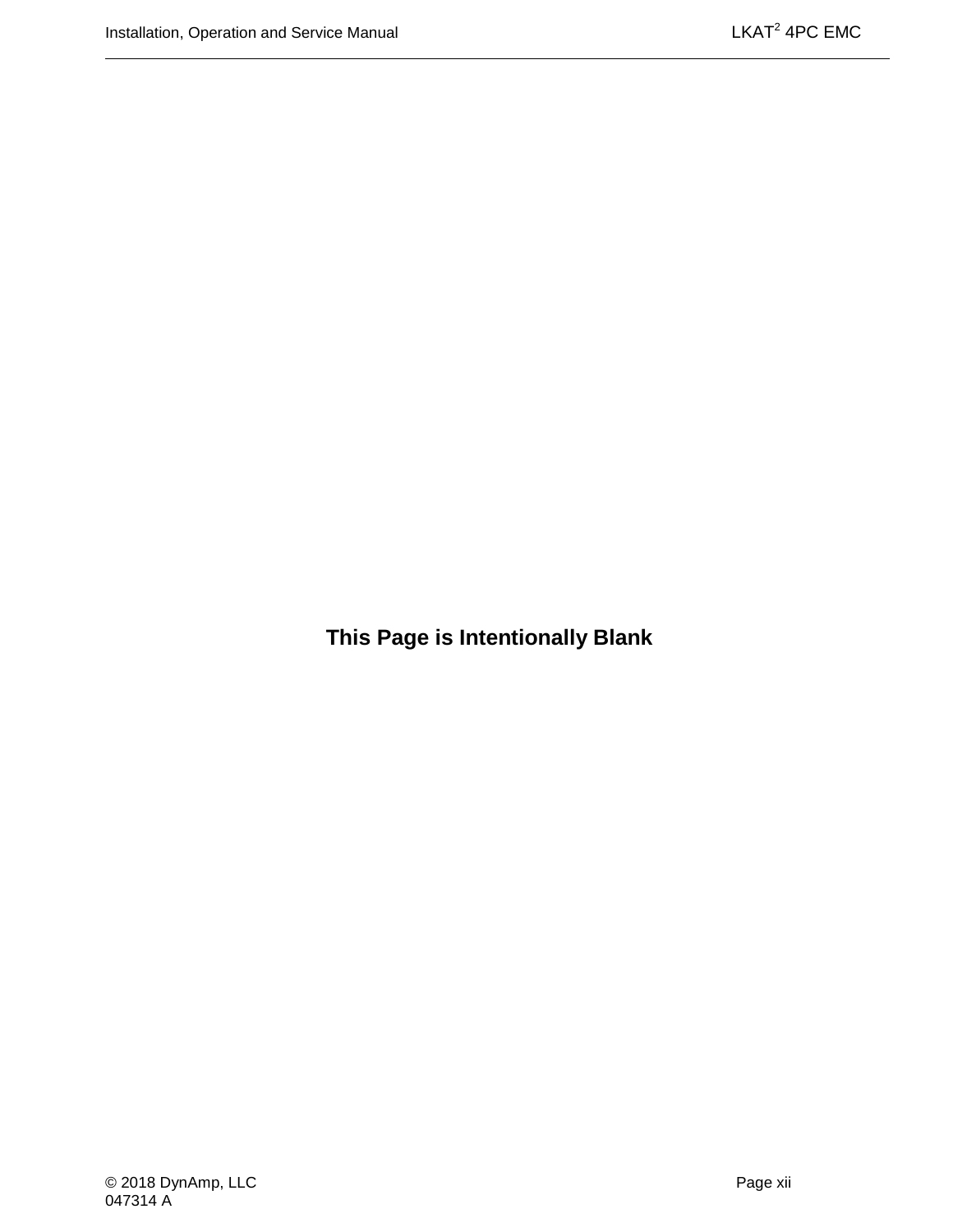# <span id="page-12-0"></span>**MANUAL REVISIONS**

| Page             | Change | <b>Reason For Revision</b>                                                                                                    | Date  |
|------------------|--------|-------------------------------------------------------------------------------------------------------------------------------|-------|
| all              | Rev    | $NEW - ECO$ #3346                                                                                                             | 04/18 |
| 5, 27,<br>29, 33 | A      | ECO #3347 Update MUT information<br>Add Non-Failsafe, update equation for Table 5.2 and add<br>drawing revisions to Table 7.1 | 09/18 |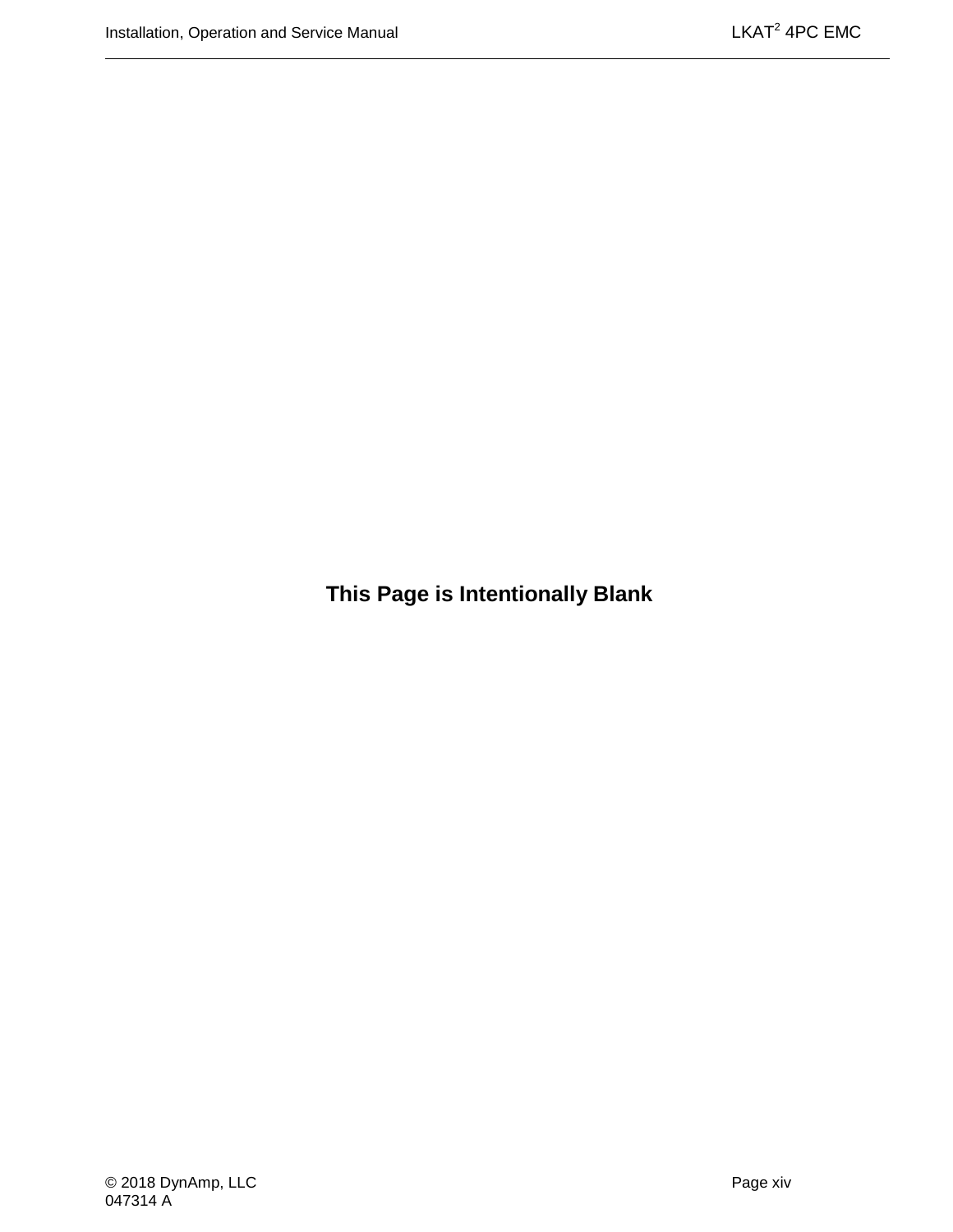# <span id="page-14-0"></span>**1. HANDLING AND STORAGE**

DynAmp products are engineered and manufactured for use in industrial environments. However, they contain sensitive electronic and mechanical components which may be damaged and fail if not handled and stored properly. All products must be handled and stored with the same care as any precision measurement instrument. Severe bumps or jolts may damage internal parts and cause malfunction or premature failure. DynAmp products are designed and assembled with conformal coating, shock mounting, and environmental seals, when appropriate or when specified. However, this protection requires that the product must be properly installed and operational before the protection is fully functional. Therefore, adequate protection from humidity, shock, and temperature must be provided during handling and storage prior to installation.

The handling and storage of equipment must be sufficient to meet the storage temperature and humidity specifications of the product and to prevent any condensation or contact with water or any other liquid. The storage location and container or crate must provide adequate protection from precipitation (rain, snow, ice) and direct water contact. Adequate shelter must be provided to prevent the accumulation of precipitation (rain, snow, ice) and water which can lead to the deterioration or failure of shipping containers or crates and cause water ingress. Storage in coastal or industrial areas subject to salt-laden or corrosive air or areas of winddriven sand or other abrasive dust must be adequate to prevent the deterioration or failure of shipping containers or crates and cause ingress. Frequent inspection of storage areas and storage containers or crates is required to ensure proper storage conditions are being maintained.

If the shipping container or crate is opened and/or the equipment is removed for inspection prior to installation, the equipment must be repackaged in the original undamaged container or crate in the same manner as it was shipped to prevent environmental damage or placed in a storage location that meets the required environmental and storage conditions.

General product storage temperature and humidity requirements:

| Storage Temperature: | -40 $^{\circ}$ C to 70 $^{\circ}$ C |
|----------------------|-------------------------------------|
|                      | $-40^{\circ}$ F to 158 $^{\circ}$ F |
| Storage Humidity:    | Maximum 85%, non-condensing         |

DynAmp, LLC does not assume liability for the customer's failure to comply with handling and storage requirements.

For further assistance, contact DynAmp customer support.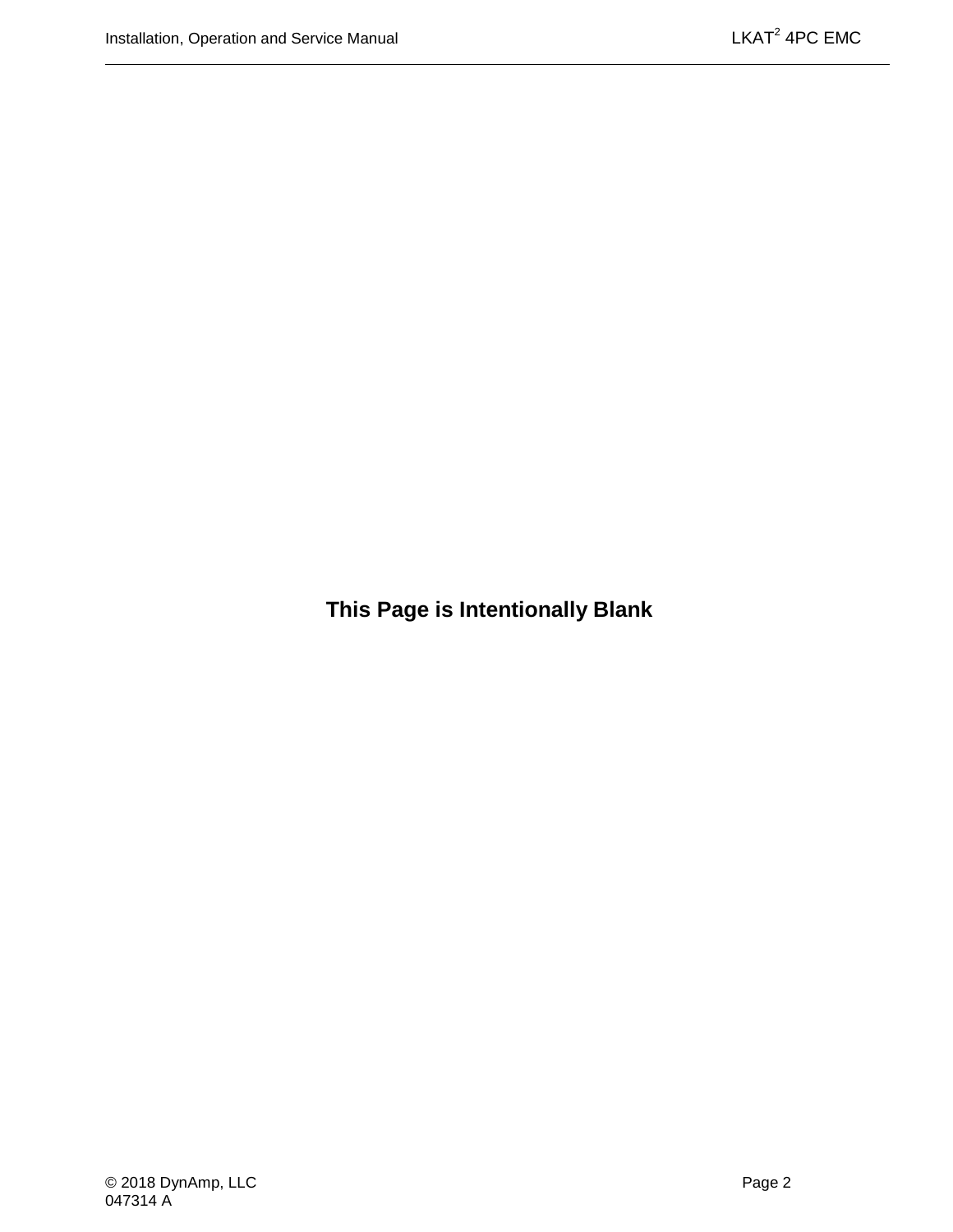# <span id="page-16-0"></span>**2. PRODUCT DESCRIPTION**

# <span id="page-16-1"></span>**2.1 SYSTEM OVERVIEW**

The LKAT**<sup>2</sup>** combines accurate high current measurement with reverse and overcurrent protection in a single rugged and cost effective system.

The next generation of DynAmp's well proven OLOP<sup>™</sup> technology, LKAT<sup>2</sup> offers a new level of accuracy and stability to accurately and reliably measure uni- and bi-directional DC as well as AC bus currents.

The LKAT**<sup>2</sup>** is particularly well suited to measure power rectifier outputs for control and protection purposes in electro-chemical processes such aluminum, chlorine, copper, manganese, titanium, zinc, electroplating, etc.





**LKAT<sup>2</sup> 4Pc Measuring Head** 

**LKAT<sup>2</sup>** Metering Unit

#### KEY STANDARD FEATURES

True bi-directional performance. Ideal for difficult magnetic applications. No head position or bus analysis needed.

Extremely compact with excellent environmental specifications for installation flexibility, inside or outside.

Multiple, standard switch selectable measurement output signals including mA, mV and V.

Standard Accuracy Diagnostics "AD" continuously monitors system performance providing both local LED and relay contact output.

Optional LKAT**<sup>2</sup>** Protection Extensions, (PE), provides additional functionality for protecting high current rectifiers.

Standard Alarm provides reverse or over-current protection via an LED viewable at the metering electronics and a dry contact relay output.

The LKAT<sup>2</sup> Metering Unit consists of a power supply pc board and Main pc board mounted together on a steel U-chassis. Input, output, and power connections are made via pc board edge connector plugs.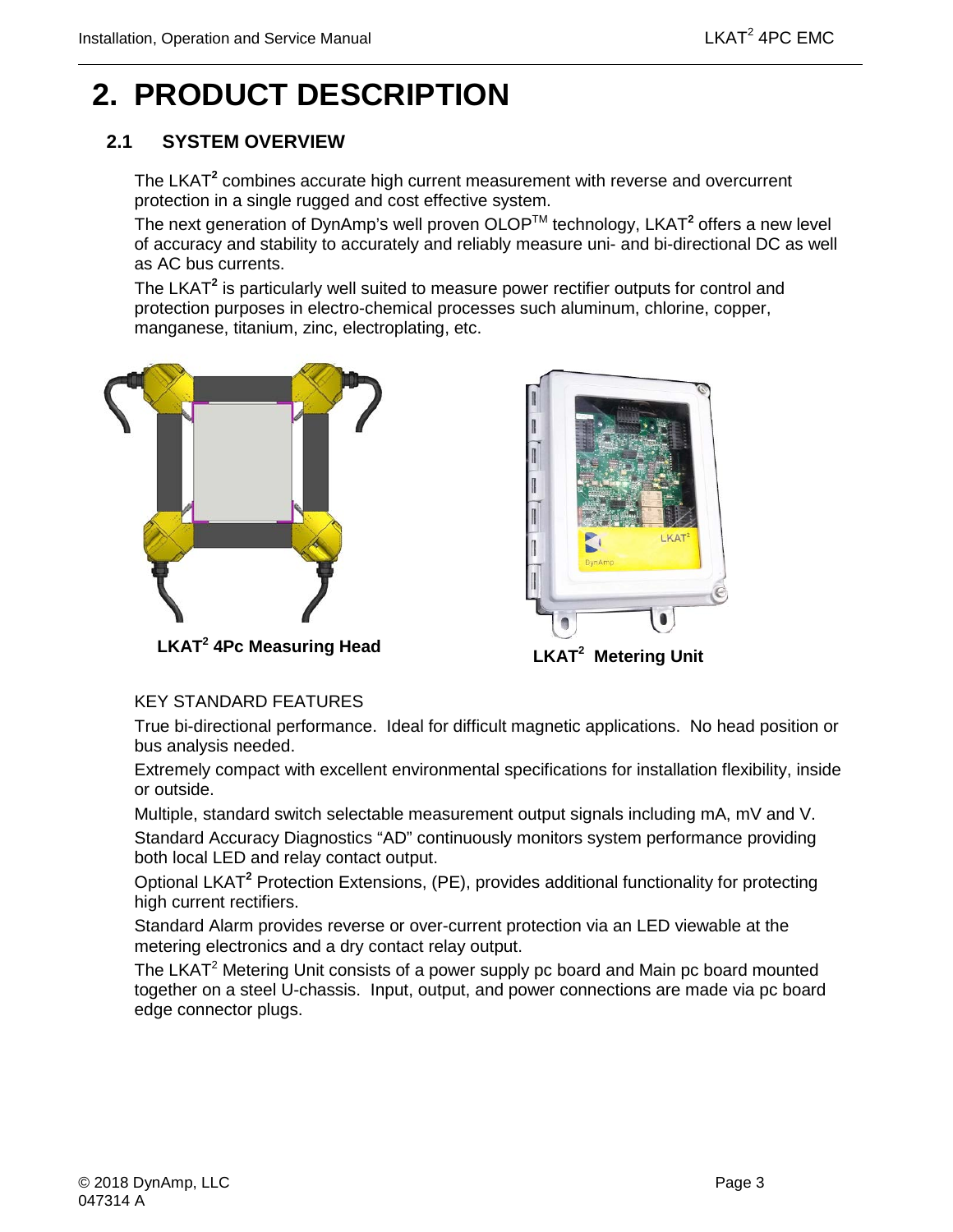Each standard LKAT**<sup>2</sup>** 4PC EMC is delivered with the following

- A Ruggedized four-piece Measuring Head with integrated mounting hardware and bus bar corner (fiberglass angles). Each head side consists of a square tube, elbow enclosure and cable for connection to the metering electronics.
- Very compact Metering Electronics with one analog measurement output, one Accuracy Diagnostics system status output and one configurable Alarm output for overcurrent or reverse current protection.
- System output cable
- Power input cable
- Comprehensive User's Manual
- Factory calibration data and graphs
- 2-year warranty for permanent installed systems
- Packaging suitable for air /ground transport

#### **AVAILABLE OPTIONS**

#### • **Protection Extensions ( PE )**

The PE option adds additional functionality for protecting high current rectifiers. This option is either factory configured with a new system or can be added to LKAT<sup>2</sup> Systems already in the field. If added in the field, some field configuration may be required.

#### • **Second Freely Scalable Analog Output :**

This second analog output is independently scaled and fully isolated from the standard LKAT**<sup>2</sup>** measurement output. In typical applications, it is scaled to provide accurate measurement above the standard rectifier operating range for advanced protection purposes. For example, the primary LKAT**<sup>2</sup>** output may be scaled to 50kA to provide the highest degree of accuracy and resolution for normal rectifier control. The second PE output may be scaled to 75kA to provide the information to intelligently manage overcurrent situations. Using this signal, the rectifier control system could integrate overcurrent operation to allow 5 minutes at 110%, 1 minute at 120%,10 sec at 140%.

#### • **Two Additional Protection Relays :**

These relays bring the total number of configurable relays to three. Each can be configured to provide reverse or various degrees of overcurrent protection. Like the standard alarm, these two additional PE alarms come with their own, independent local LED indication and relay outputs.

#### • **Digital current display ( 3 1/2 digit )**

This option is mounted behind the clear front door of the metering electronics enclosure to display either DC or RMS AC bus current locally. Please note that this option reduces the maximum metering electronics ambient temperature to 50ºC. This option can also be added to LKAT $2$  Systems already in the field.

#### • **Custom Cable Lengths**

Custom Measuring Head cable lengths can be provided but only at time of order. Note that normally Measuring Head cable lengths cannot be changed after order or in the field because one end is terminated inside the Measuring Head and the other end is terminated inside a fixed connector. If Measuring Head cables must be shortened after delivery, they can be shortened by cutting off the connector end of the cable and installing replacement 'solder-on' connectors. These connectors must be ordered separately from DynAmp. Shortening head cables in the field may compromise the IP65 environmental rating of the head connectors.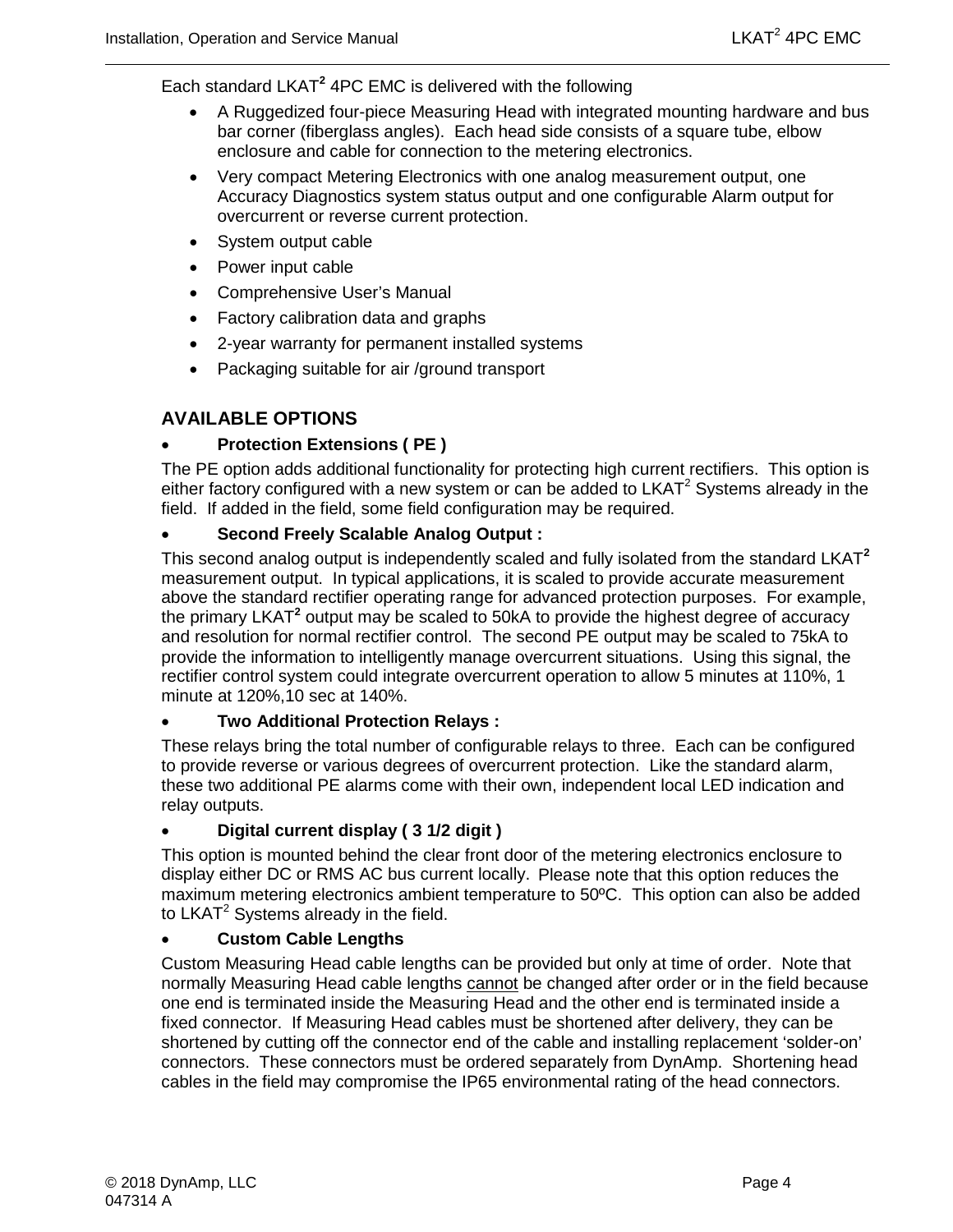Custom Signal and Mains cable lengths can be provided. Note that standard Signal and Mains cables can be shortened or replaced with longer cables in the field.

Custom ITC cables can be ordered. Note that ITC cables can be replaced with longer or shorter cables in the field.

#### • **Optional low voltage DC mains**

This allows system to be powered by safety mains supplies or even batteries. This option must be specified at time of order and cannot be field retrofitted to existing units.

# **AVAILABLE ACCESSORIES**

#### • **Summing / Totalizing multiple LKAT systems**

A dedicated external module is available for totalizing/summing up to 10 LKAT measurement signals. This is typically used to provide a true 'total' current signal when multiple rectifiers (with individual LKAT systems ) are connected in parallel to provide a higher total current.

### • **LKAT Metering Unit Tester ( LKAT MUT )**

The LKAT MUT is a portable tester used to verify the functionality of Metering Units for all versions of the LKAT family of products.

Adapters included with the LKAT MUT allow the tester to be connected directly and check any LKAT Metering Unit electronics.

The functions and parameters checked by the LKAT MUT include:

- Input / output sensitivity
- Trip point scaling
- Trip relay contacts
- Integrity of input / output harnesses and interconnections on Metering Unit

The tools / documentation required to use the LKAT Metering Unit Tester include :

- 4-1/2 digit DMM with 0.05% basic DC accuracy ( user provided )
- DMM Test probes ( user provided )
- Banana to banana cables (1black / 1 red )
- **LKAT MUT Product Manual**

More information on the LKAT MUT can be found at [www.dynamp.com](http://www.dynamp.com/) or by contacting DynAmp.

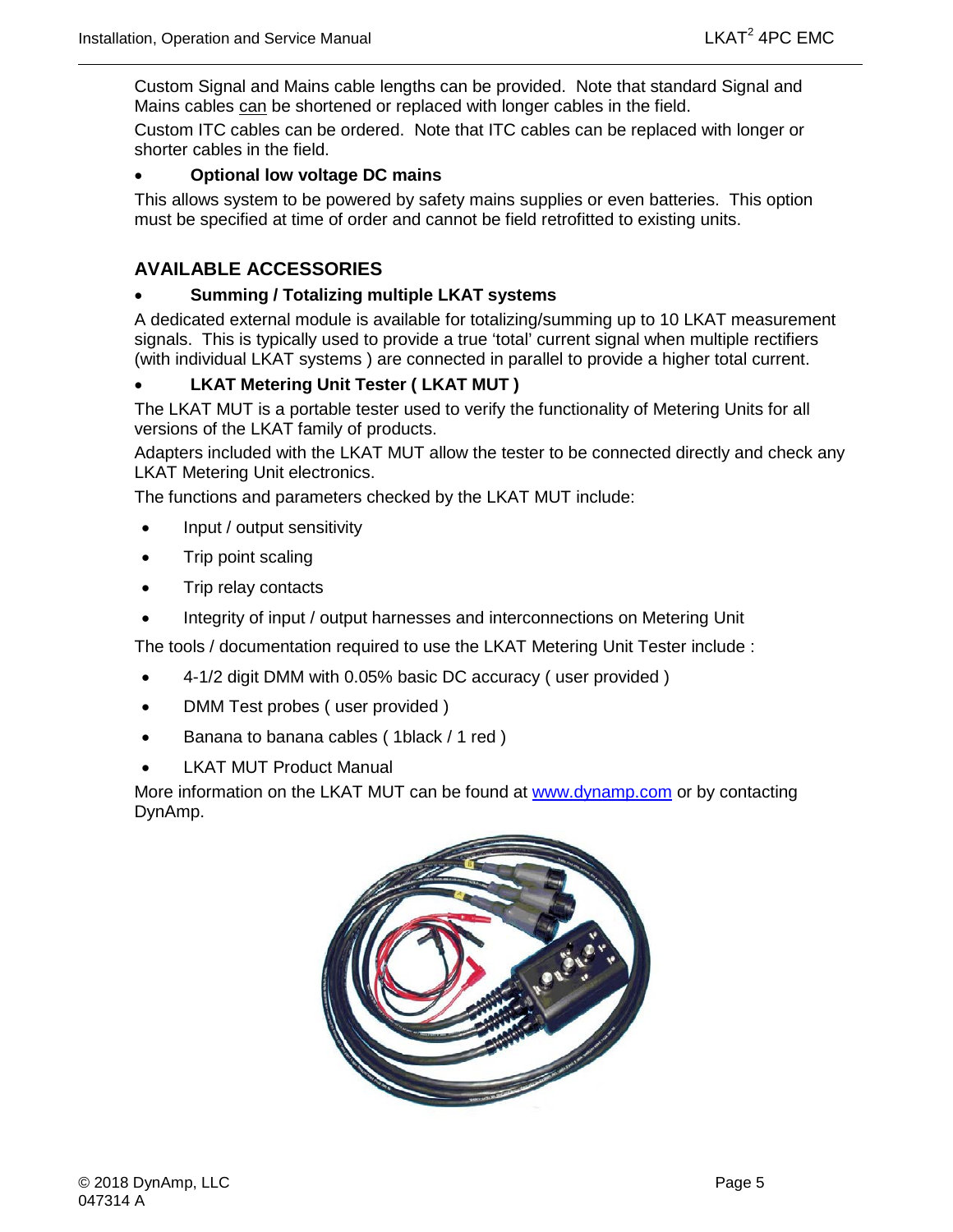#### **Extended Warranty**

For permanently installed systems, the standard 2-year warranty can be extended in 2-year increments. This must be ordered less than 6 months after the original LKAT system is shipped.

#### <span id="page-19-0"></span>**2.2 ADDITIONAL MEASURING HEAD DETAIL**

LKAT<sup>2</sup> Measuring Heads contain an arrangement of Hall Effect sensor ICs and signal conditioning electronics. The tubular enclosure is constructed of flame retardant plastic with an internal aluminum frame. Insulation from the bus is provided by the homogeneous (sealed) construction of the head. In the event that the head enclosure components become cracked, the bonding fails, or the weather-tight seal is broken in any way, a replacement head must be substituted. The Measuring Head is not designed to be repaired.

LKAT $<sup>2</sup>$  Measuring Heads are mounted on the bus bar using fiberglass angles positioned on</sup> the corners of the bus bar and stainless steel bus bar mounting screws threaded into the Measuring Head structure. Mounting hardware is supplied with each system. These screws are adjusted to bus dimensions specified with each order. When properly installed, the mounting hardware maintains the position of the Measuring Head in the event of temperature fluctuation and / or bus vibration.

Each of the four head sides has a fixed cable coming from each elbow/corner with a circular connector on the end. These are identified as A1, B1, A2 or B2. These connect to the appropriate connector on one end of the ITC cable. The other end of the ITC cable has two connectors labeled A and B which connect to connectors on the side of the Metering Unit. Connecting head cable "A" to Metering Unit "B" will not result in damage to the head or electronics, but may degrade the calibration accuracy of the system. Each measuring head half has two cables. These two cables are bound together with zip-ties to ensure they are routed together to the metering unit. At the metering unit end of the bound cables, their conductors are combined as appropriate in crimp-on ferrules. They are identified as "A1, A2" and "B1, B2". These are connected to the appropriate terminal block as noted in the interconnection diagram. Accidently connecting A1, A2 to the metering unit terminals B1, B2 (and visa-versa) will not result in damage to the head or electronics but may degrade the calibration accuracy of the system.

#### <span id="page-19-1"></span>**2.3 ADDITIONAL METERING UNIT DETAIL**

The Metering Unit electronics are housed in an environmentally rugged enclosure. The enclosure cover must remain closed during normal operation.

The outside of the Metering Unit enclosure includes four receptacles for external connection to the Measuring Head, the Metering Unit measurement signal(s) and relay outputs, and the input of mains power. When properly mated with the associated cable assembly, these connections are also environmentally protected.

Internally, all LKAT<sup>2</sup> Metering Units include both a Power Supply pc board and a Main pc board. These 2 PC boards are mounted to a steel chassis which is then mounted on a steel panel housed in the enclosure. The Metering Unit enclosure door has a window made of clear polycarbonate. This allows the user to view various LED (or LCD) status indicators while the door is closed. For more information, refer to the "Theory of Operation" section of this manual.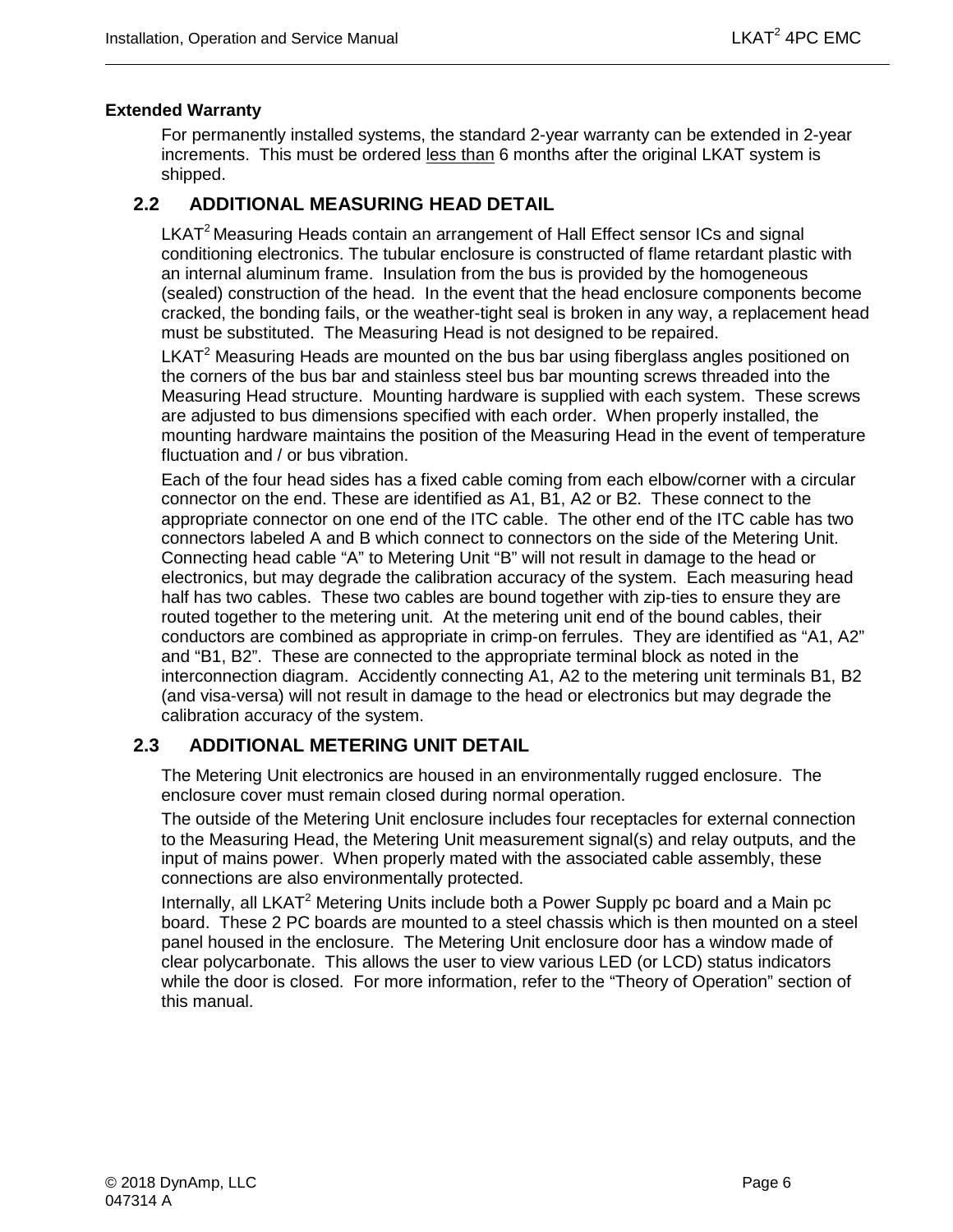There are two optional pc board assemblies that may be added onto the Main pc board in the LKAT<sup>2</sup> Metering Unit:

- The Protection Extensions ( PE ) pc board assembly
- The Display pc board assembly.

One or both of these pc board assemblies may be added to an LKAT<sup>2</sup> Metering Unit in the field. It is not mandatory that they be factory installed and/or calibrated. The optional pc board assemblies may be calibrated on site, using the  $LKAT<sup>2</sup>$  Main Output as the reference measurement.

### <span id="page-20-0"></span>**2.4 ADDITIONAL INDICATOR AND OUTPUT DETAIL**

As noted on the specifications page, the LKAT<sup>2</sup> System Metering Unit includes several visual indicators. These include:

- Accuracy Diagnostics (operational status) LEDs: green = OK, red = system problem (see Section - "Theory of Operation").
- Over / Reverse Current Trip status LEDs: green = measured current does not exceed the setpoint, red = measured current exceeds the setpoint.
- (Optional) Illuminated LCD digital display of measured current.

Available via the Metering Unit output cable:

- Isolated signal output proportional to bus current being measured. This output may be configured for various zero and full-scale values.
- Normally open and normally closed relay contacts indicate Accuracy Diagnostics (AD) operational status (same as green and red LEDs).
- Normally open and normally closed relay contacts indicate over / reverse current trip status (same as green and red LEDs). For failsafe operation, the relay coil is energized in the normal condition (no over / reverse trip).

The table below lists the features associated with the Main and PE pc board assemblies.

<span id="page-20-2"></span>

| Main and PE PC Board Assembly Features                     |          |                  |  |  |  |
|------------------------------------------------------------|----------|------------------|--|--|--|
| with PE PC Board<br>Main PC Board                          |          |                  |  |  |  |
|                                                            | Assembly | Assembly         |  |  |  |
| <b>Isolated Output</b>                                     |          | +1 for 2 total   |  |  |  |
| <b>Operational Status LEDs &amp; Relay Contacts</b>        |          | +0 for 1 total   |  |  |  |
| Overcurrent / Reverse Trip Status LEDs & Relay<br>Contacts |          | $+2$ for 3 total |  |  |  |

**Table 2.1 Main and PE PC Board Assembly Features**

Checking field calibration of LKAT<sup>2</sup> Systems requires use of a reference current transducer with calibration accuracy of 0.1% full-scale or better. Contact DynAmp, LLC for calibration of the LKAT<sup>2</sup> System. Refer to "Maintenance and Spare Parts" section for more information.

#### <span id="page-20-1"></span>**2.5 INTERCONNECTION CABLE DETAIL**

The LKAT<sup>2</sup> System is supplied with two cable assemblies in addition to those connected to the Measuring Head.

The power input cable assembly. A keyed circular connector terminates one end for connection to the Metering Electronics. The other end is unterminated for connection to the power source by the user during installation.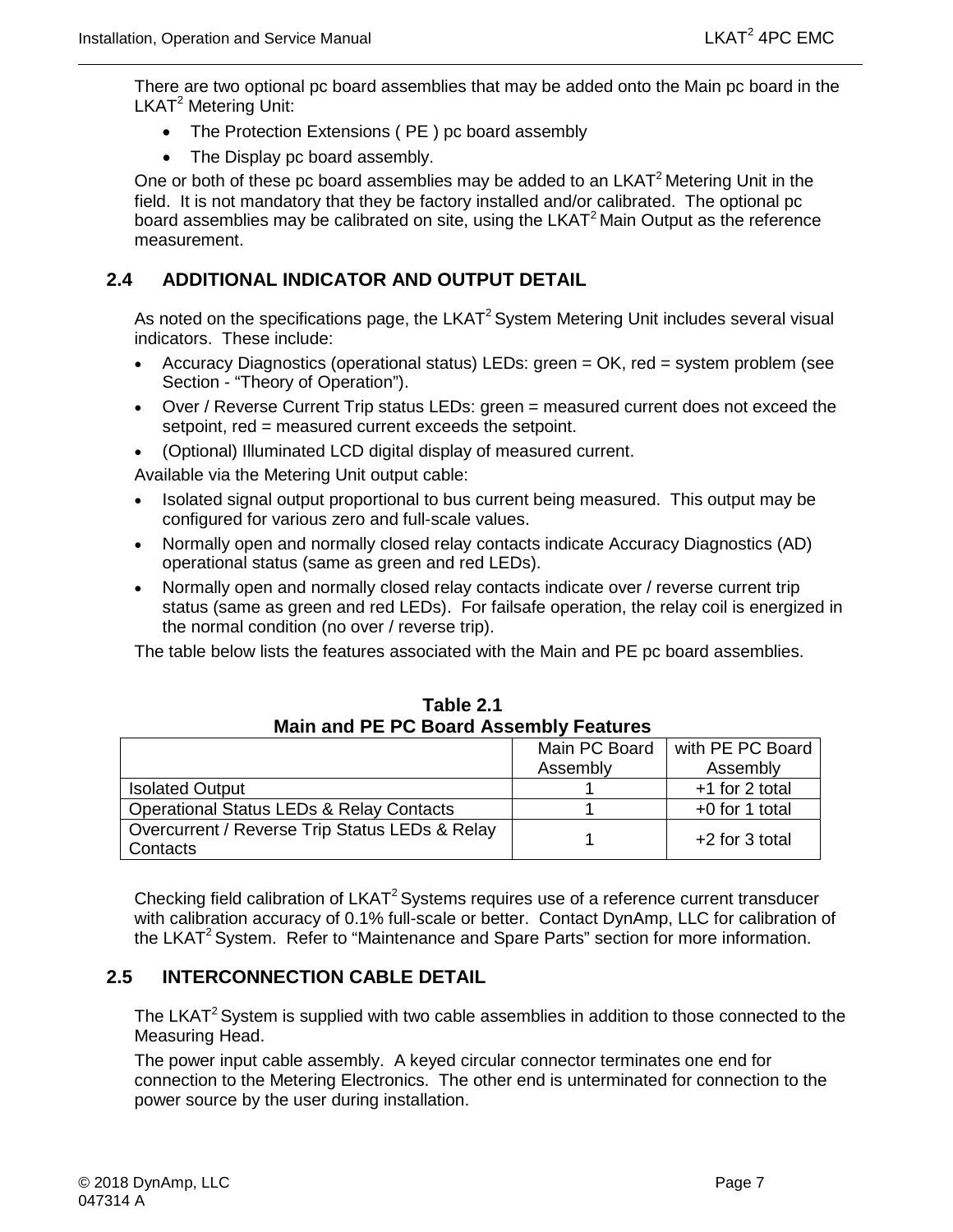The system output cable assembly. A keyed circular connector terminates one end for connection to the Metering Electronics. The other end is unterminated for connection to customer instrumentation and system for control and protection. The system output cable is a 17-conductor type. However, only 8 of the 17 conductors are used when the optional PE pc board assembly is NOT installed. The unused conductors may be trimmed flush to cable jacket. The user connects this cable from the Metering Unit to the appropriate inputs during installation.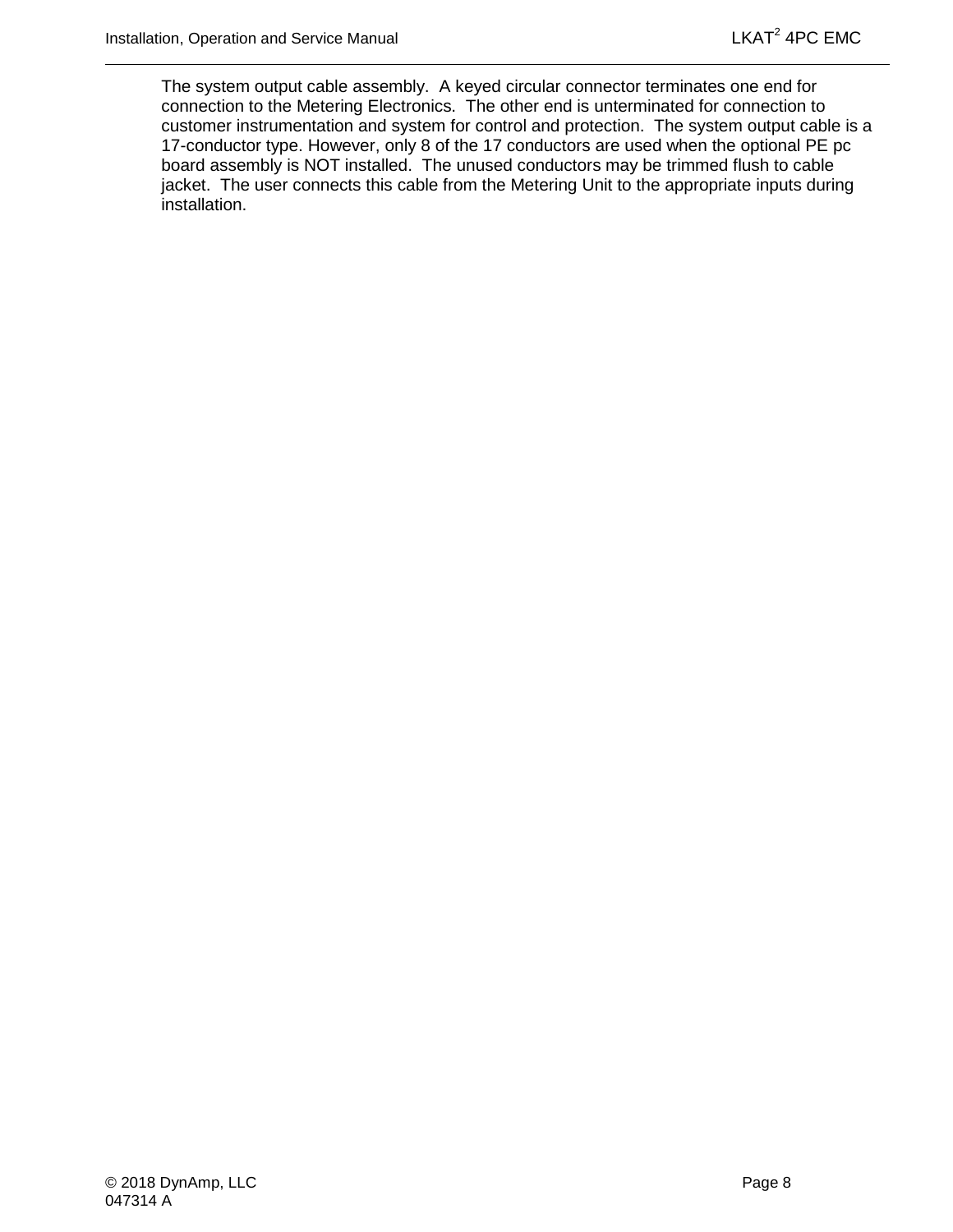# <span id="page-22-0"></span>**3. SPECIFICATIONS**

<span id="page-22-1"></span>

| Table 3.1<br>LKAT <sup>2</sup> System Specifications (subject to change without notice)                                                                             |                                                                                                                                                                          |  |  |  |  |
|---------------------------------------------------------------------------------------------------------------------------------------------------------------------|--------------------------------------------------------------------------------------------------------------------------------------------------------------------------|--|--|--|--|
| <b>MAIN ANALOG SIGNAL OUTPUT</b>                                                                                                                                    |                                                                                                                                                                          |  |  |  |  |
| Main Output Full-Scale Measuring Range                                                                                                                              | ±5kA to ±150kA (Contact factory for full-scale<br>measuring ranges > 100kA)                                                                                              |  |  |  |  |
| Signal Output Type (configurable)<br>mA output max. burden: 10V<br>mA output max. loop/load resistance: $500\Omega$<br>V output min. load resistance : $100k\Omega$ | Zero kA<br>± Full-scale kA<br>$±20mA$ max.<br>0 <sub>m</sub> A<br>$+20$ & $-12mA$<br>4mA<br>0V<br>±1V<br>0.2V<br>$-0.6V$ to $+1V$<br>0V<br>±10V<br>2V<br>$-6V$ to $+10V$ |  |  |  |  |
| Signal Output Calibration Accuracy *                                                                                                                                | ±0.25% full-scale                                                                                                                                                        |  |  |  |  |
| Linearity Error *                                                                                                                                                   | $±0.1\%$ of full-scale                                                                                                                                                   |  |  |  |  |
| Repeatability Error Limits *                                                                                                                                        | ±0.1% of full-scale                                                                                                                                                      |  |  |  |  |
| <b>EMC</b> immunity influence                                                                                                                                       | <-0% FS to +0.25% FS (typical);<br>$-0\%$ FS to < $+3.6\%$ FS (maximum)                                                                                                  |  |  |  |  |
| Response Time (t <sub>d</sub> ) *                                                                                                                                   | $\leq 50$ µs                                                                                                                                                             |  |  |  |  |
| di/dt Accurately Followed *                                                                                                                                         | $500$ A/ $\mu$ s                                                                                                                                                         |  |  |  |  |
| Frequency Response *                                                                                                                                                | Switch selectable low-pass filter :<br>No filter / 330hz / 660hz<br>(refer to Figure 3.1 for additional info.)                                                           |  |  |  |  |
| <b>Temperature Sensitivity</b>                                                                                                                                      | ±50ppm/°C or better                                                                                                                                                      |  |  |  |  |
| <b>Mains Voltage Sensitivity</b>                                                                                                                                    | $±0.001\%$ /V                                                                                                                                                            |  |  |  |  |
| * At DynAmp reference conditions : Ambient 25°C ± 2°C (77°F ± 4°F) / Mains 120/240V AC RMS, 60Hz ± 1Hz                                                              |                                                                                                                                                                          |  |  |  |  |
| <b>MAIN STATUS INDICATORS</b>                                                                                                                                       |                                                                                                                                                                          |  |  |  |  |
| <b>Accuracy Diagnostics</b>                                                                                                                                         | Indicates LKAT <sup>2</sup> System proper operation or<br>operational problem                                                                                            |  |  |  |  |
| <b>Accuracy Diagnostics Status LEDs</b>                                                                                                                             | Green LED indicates proper operation<br>Red LED indicates operational problem                                                                                            |  |  |  |  |
| <b>Accuracy Diagnostics Status Relay Function</b>                                                                                                                   | Relay coil de-energizes when operational problem<br>detected or mains power lost.                                                                                        |  |  |  |  |
| Over / Reverse Current Trip Setpoint Qty. (1)                                                                                                                       | Factory/field configurable to trip on either<br>over<br>current (+5+100% of full-scale) or reverse<br>current (-5%-100% of full-scale).<br>Setpoint accuracy ±2%         |  |  |  |  |
| Over / Reverse Current Status LEDs                                                                                                                                  | Green indicates operation OK - No Trip<br>Red indicates measured current exceeds Trip<br>Setpoint                                                                        |  |  |  |  |
| Over / Reverse Current Status Relay                                                                                                                                 | Relay coil de-energizes when measured current<br>exceeds Trip Setpoint or mains power lost.                                                                              |  |  |  |  |
| All Relay Function                                                                                                                                                  | Form C: Normally Open and Normally Closed<br>Contacts (non-latching)                                                                                                     |  |  |  |  |
| All Relay Contact Ratings                                                                                                                                           | 120/250 VAC: 8A<br>30 VDC: 8A<br>Relay response time 10mS typical                                                                                                        |  |  |  |  |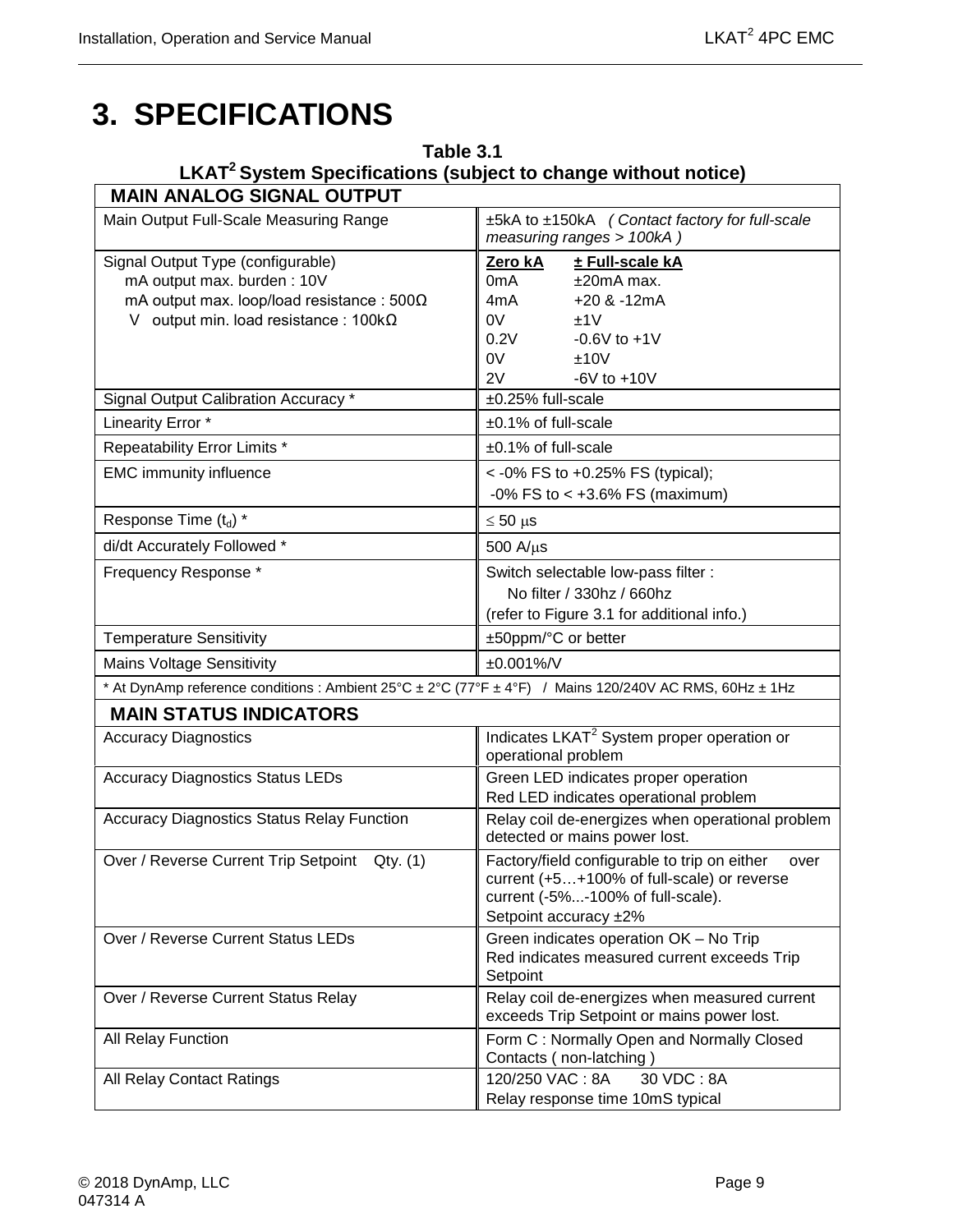| Table 3.1<br>LKAT <sup>2</sup> System Specifications (subject to change without notice), Continued |                                                                                                                                |  |  |  |  |  |
|----------------------------------------------------------------------------------------------------|--------------------------------------------------------------------------------------------------------------------------------|--|--|--|--|--|
| <b>OPTIONAL PROTECTION EXTENSIONS ( PE )</b>                                                       |                                                                                                                                |  |  |  |  |  |
| PE Full Scale Measuring Range (scaled<br>independently and isolated from main output)              | ±5kA to ±200kA (Contact factory for full-scale<br>measuring ranges > 100kA)                                                    |  |  |  |  |  |
| PE analog output configuration and performance<br>specifications                                   | Same as Main output above with all configuration<br>and scaling independent from main output                                   |  |  |  |  |  |
| PE Over / Reverse Current Trip Setpoints - Qty. (2) -<br>Field configurable                        | Function and specification same as Main Over /<br>Reverse above with independent LEDs,<br>configurations, scalings and outputs |  |  |  |  |  |
| <b>OPTIONAL DISPLAY</b>                                                                            |                                                                                                                                |  |  |  |  |  |
| Digital Display of Bus Current in kA units                                                         | 3 1/2 Digit Green LCD ±2% Full-scale                                                                                           |  |  |  |  |  |
| Displayed Value (configurable)                                                                     | DC or True RMS                                                                                                                 |  |  |  |  |  |
| NOTE: Optional display reduces maximum ambient temperature of Metering Unit to 50°C                |                                                                                                                                |  |  |  |  |  |
| <b>GENERAL</b>                                                                                     |                                                                                                                                |  |  |  |  |  |
| Input Power $-$ (any voltage within the specified range                                            | 85 to 264 Vac @ 47 to 440 Hz /                                                                                                 |  |  |  |  |  |
| can be connected without any wiring changes)                                                       | 110 to 264 Vdc.                                                                                                                |  |  |  |  |  |
| Burden on Mains (max)                                                                              | 30 VA                                                                                                                          |  |  |  |  |  |
| Working Voltage: Signal Output to Metering Unit<br>Low Voltage Circuit                             | 450Vrms                                                                                                                        |  |  |  |  |  |
| Working Voltage: Bus to Metering Unit Low Voltage<br>Circuit                                       | 1500Vdc                                                                                                                        |  |  |  |  |  |
| Working Voltage: Mains Supply to Metering Unit<br>Low Voltage Circuit                              | 264Vrms                                                                                                                        |  |  |  |  |  |
| Working Voltage: Mains Supply to chassis                                                           | 264Vrms                                                                                                                        |  |  |  |  |  |
| Working Voltage: Output to chassis                                                                 | 450Vrms                                                                                                                        |  |  |  |  |  |
| Isolation : Head surface to signal outputs                                                         | 6000 Vrms for 1 minute                                                                                                         |  |  |  |  |  |
| Isolation : Mains supply to signal outputs                                                         | 1000 Vrms for 1 minute                                                                                                         |  |  |  |  |  |
| Isolation: Mains or signal output to chassis                                                       | 2000Vrms for 1minute                                                                                                           |  |  |  |  |  |
| <b>Installation Category</b>                                                                       | Ш                                                                                                                              |  |  |  |  |  |
| <b>Pollution Degree</b>                                                                            | $\overline{2}$                                                                                                                 |  |  |  |  |  |
| <b>ENVIRONMENTAL</b>                                                                               |                                                                                                                                |  |  |  |  |  |
| Operating Ambient Temperature Range of Metering<br><b>Unit Location</b>                            | -10 $^{\circ}$ C to 60 $^{\circ}$ C<br>$(14^{\circ}F \text{ to } 140^{\circ}F)$                                                |  |  |  |  |  |
| Operating Ambient Temperature Range of<br><b>Measuring Head</b>                                    | -20°C to 80°C<br>(-4°F to 176°F)                                                                                               |  |  |  |  |  |
| Environmental rating: Measuring Head and cable<br>connection at Head                               | IP <sub>65</sub>                                                                                                               |  |  |  |  |  |
| Environmental rating: Metering Unit and cable<br>connection at Metering Unit                       | IP <sub>65</sub>                                                                                                               |  |  |  |  |  |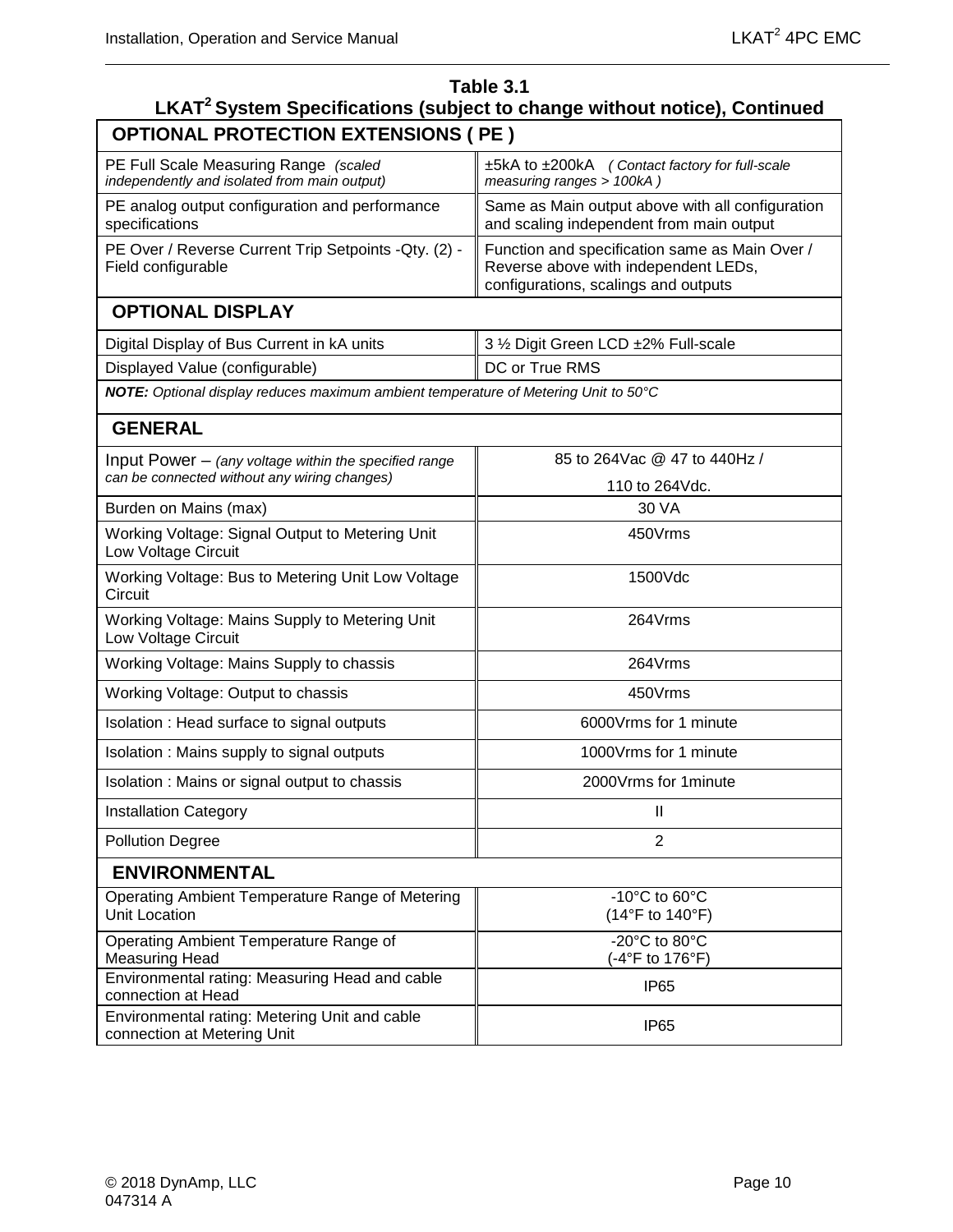٦

# **Table 3.1**

# **LKAT2 System Specifications (subject to change without notice), Continued**

| <b>PHYSICAL</b>                                                                                               |                                                                                                  |
|---------------------------------------------------------------------------------------------------------------|--------------------------------------------------------------------------------------------------|
| Measuring Head Weight                                                                                         | Typically 1 to 6 kg (3 to 13lbs.)                                                                |
| Metering Unit Weight (Typical)                                                                                | Typically 3kg (7lbs.)                                                                            |
| Standard Length Head Connection Cables (2)<br>Optional custom lengths may be available up to 50m<br>(164 ft.) | 10 $m(33 ft.)$<br>Cable fixed to Measuring Head with connector for<br>Meter Unit on opposite end |
| Standard Length Signal Output Cable (1)<br>Optional custom lengths are available                              | 30m (100 ft.)<br>Connector for Metering Unit on one end,<br>unterminated on opposite end         |
| Standard Length Power Input Cable (1)<br>Custom lengths are available                                         | 10 $m(33 ft.)$<br>Connector for Meter Unit on one end,<br>unterminated on opposite end           |

**Figure 3.1 LKAT2 Frequency Response**

## **Normalized LKAT Bandwidth**

<span id="page-24-0"></span>

| F.S. Bus Current (kA)  | 5 to 50 | 60   |      | 8С   | 90   | 100 |
|------------------------|---------|------|------|------|------|-----|
| Corner Frequency (kHz) | 2.248   | .873 | .606 | .405 | .249 |     |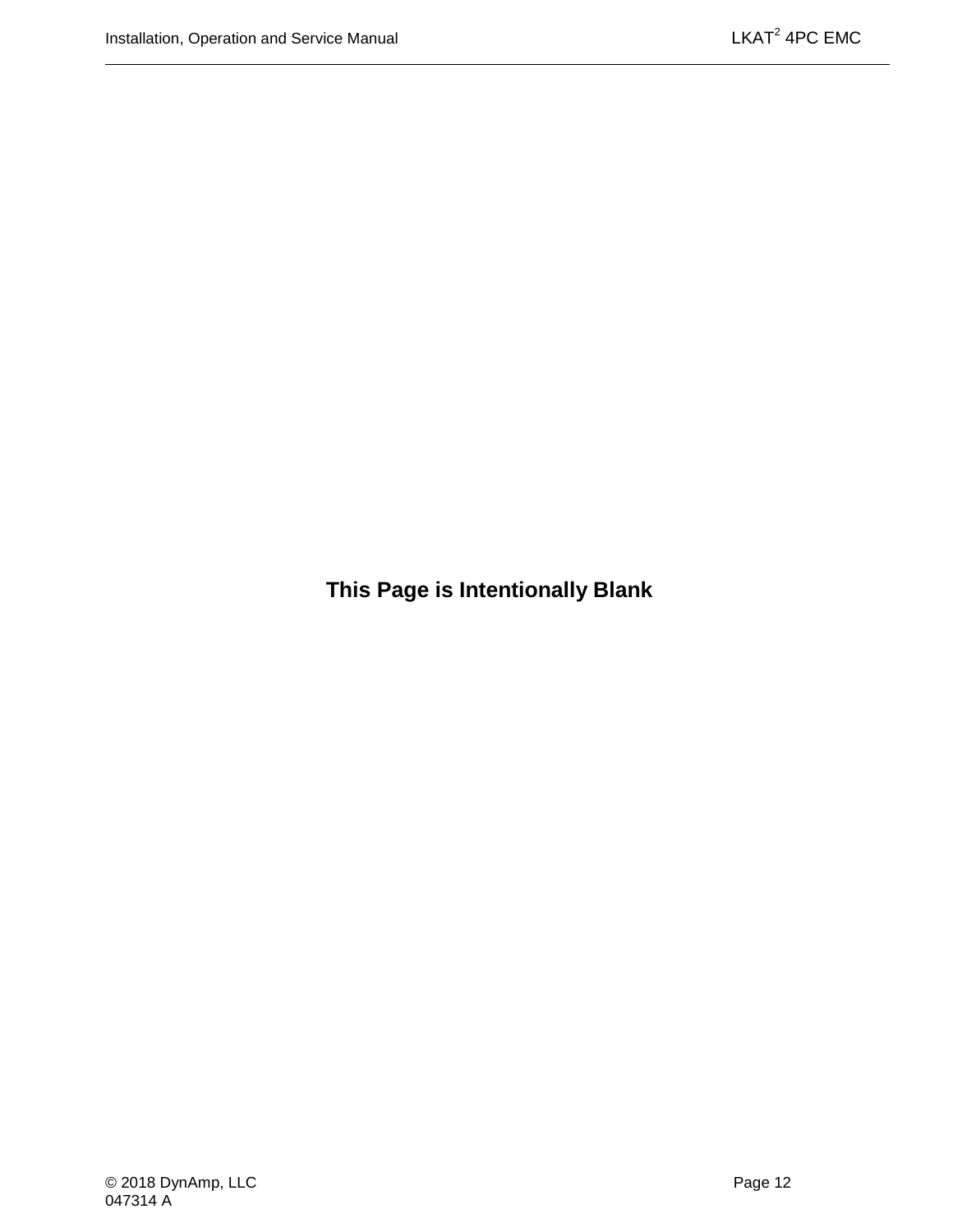# <span id="page-26-0"></span>**4. INSTALLATION**

## <span id="page-26-1"></span>**4.1 HANDLING PRECAUTIONS**

 $LKAT<sup>2</sup>$  Systems should be handled with the same care as any precision measuring instrument. Severe jolts or bumps to the Measuring Head or Metering Unit may cause movement of internal parts, and possibly a malfunction. **Personnel involved in the installation should be familiar with the technical terms, warnings, and instructions in this manual, and all plant safety rules, and be able to follow these.**

The complete system should be inspected for shipping damage at the earliest opportunity. Visible damage must be reported to the carrier immediately. Concealed damage (not evident until the system is operated) must be reported to DynAmp, LLC immediately.

### <span id="page-26-2"></span>**4.2 INSTALLATION CONSIDERATIONS**

Read the following before mounting the head:

- 1. The Measuring Head is designed to be installed on high voltage bus bars. All interconnection cables must be safely routed away from bus bars and high voltages. Do not allow any interconnection cable to contact bus bars or high voltages. Ignoring the installation precautions and warnings can result in severe personal injury or equipment damage.
- 2. Always follow all local and plant safety procedures when the unit is to be installed on a live bus.
- 3. Choose a mounting location for the head where the ambient air temperature does not exceed the specified temperature limits. The LKAT<sup>2</sup> Measuring Head may be located indoors or outdoors, but should be kept away from extreme heat and solvents. Head installations in direct sunlight are not recommended, as excessive temperature rise could result in measurement error or damage to the head enclosure. If the head is to be installed in an especially harsh environment, please contact the factory to discuss special requirements.
- 4. No part of the head or Metering Unit should be submerged under water.
- 5. The head must be installed with proper polarity. An arrow indicates the direction that conventional bus current must flow through the aperture  $(+)$  to  $(-)$ . No damage will occur if the head is reversed, but the system output will indicate current flow in the reverse direction.
- 6. Measuring Heads are shipped assembled in matched halves. Make sure that the same serial number is present on all head side pieces of the Measuring Head and the Metering Unit. The two head halves should mate squarely and evenly without forcing or twisting.
- 7. The Measuring Head is not grounded; however, the head cables should be disconnected from the Metering Unit prior to installation or maintenance to minimize the possibility of electrical shock.
- 8. Measuring Heads are shipped with mounting hardware. The mounting screws may require adjustment for appropriate position and holding force on the bus. Refer to Outline & Mounting  $-$  LKAT<sup>2</sup> Measuring Head drawing.

Whenever possible, the head should be installed on the longest straight run of the bus that is available in an area free of other bus structures. The status accuracy diagnostics LEDs and relay contacts indicate proper operation in a given head location.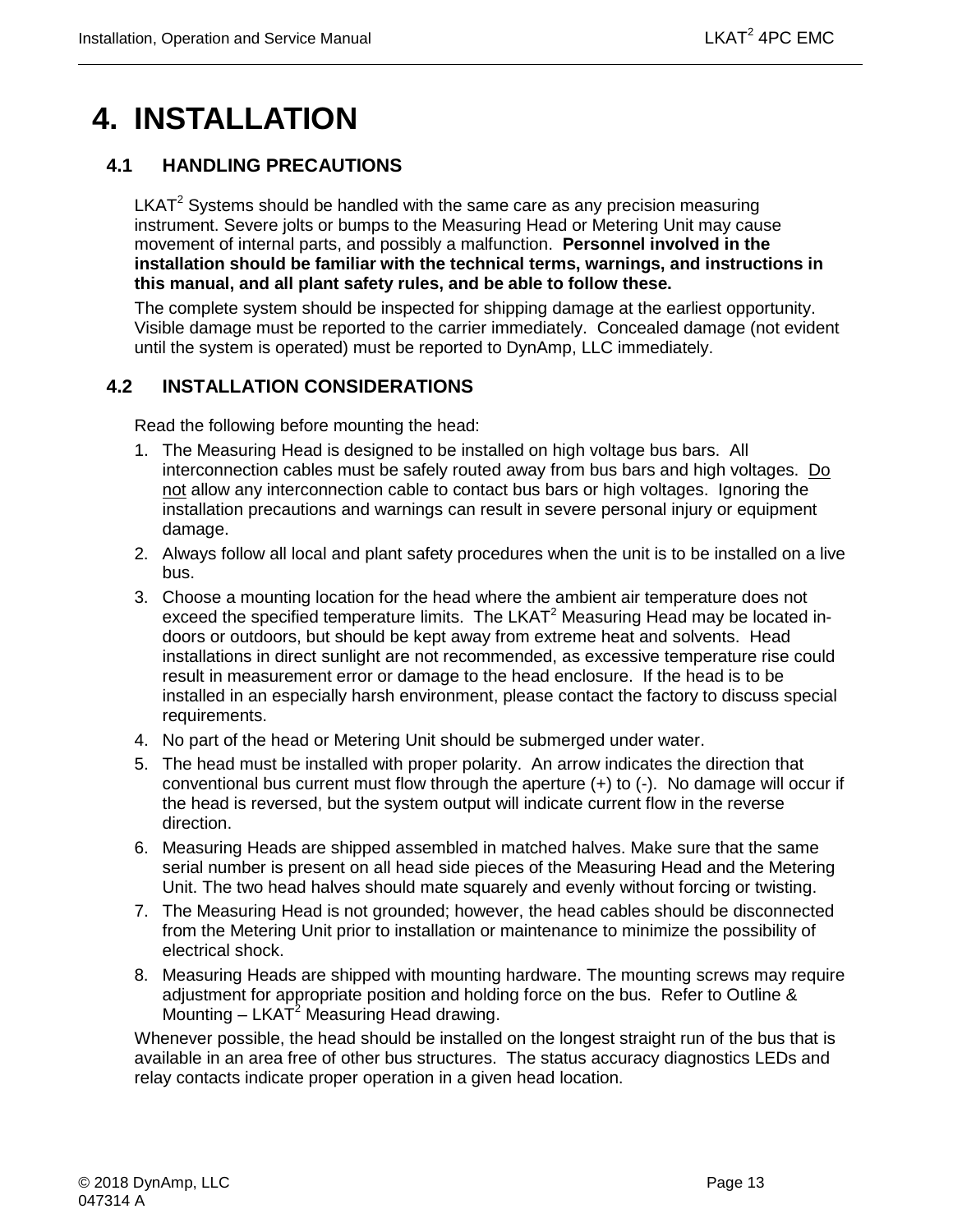### <span id="page-27-0"></span>**4.3 OFF-BUS FUNCTIONAL CHECK (OPTIONAL)**

After unpacking the LKAT<sup>2</sup> System (but prior to installation), the following functional check of the system is recommended:

- 1. Locate a convenient temporary power source for the LKAT<sup>2</sup> System. This may or may not be in the location where the system will be installed. The power source must be in the range 85 to 264Vac @ 47 to 440Hz, or 110 to 264Vdc for Standard AC/DC input power, or +24Vdc for Special Order +24Vdc input power. The system draws a maximum of 30 voltamperes.
- 2. Refer to the drawing "Wiring Diagram, LKAT<sup>2</sup> System" included at the end of this manual. Attach a suitable connector to the unterminated end of the input power cable assembly for connection to the power source to be used for this check.
- 3. Connect the Measuring Head cables to the Metering Unit.
- 4. Connect the power input cable assembly to the Metering Unit and energize the unit.
- 5. Observe the LEDs on the Main pc board assembly. If the LEDs light green, the system is functioning properly. If LED (Accuracy Diagnostics "AD") lights red, skip to "Troubleshooting an Accuracy Diagnostics Fault Indication" in the "Theory of Operation" section of this manual. If LED (Trip 1) lights red, make measurements and complete the form "LKAT<sup>2</sup> Diagnostic Measurements Form 1– Zero Primary Current" and contact the factory.

Refer to Form 1, "LKAT<sup>2</sup> Diagnostic Measurements Form  $-$  Zero Primary Current". Allow the system one hour to stabilize prior to making measurements. Make measurements and record data shown on the form. File the completed test form for future reference. It is OK to make these measurements away from location where the LKAT<sup>2</sup> System will be installed, but this should be noted on the form.

#### <span id="page-27-1"></span>**4.4 MEASURING HEAD INSTALLATION**

The Measuring Head consists of four sections with a cable exiting the elbow of each section. These four sections are assembled on site.

When the Measuring Head is installed on a running ("horizontal") bus, the head should be installed such that the head interconnection cables exit to the bottom or sides of the bus to the extent possible. This reduces the chances of ingress by pollutants and minimizes the heating of the head electronics by the bus.

When the Measuring Head is installed on a rising ("vertical') bus bar, the head interconnection cables may be located on any side of the bus, depending on mechanical and thermal considerations.

The Measuring Head should be mounted on the bus bar so conventional  $(+)$  to  $(-)$  current flows in the direction of the arrow(s) on the Measuring Head.

The following tools and materials may be required for installation:

| 3/16" hex wrench (included with Measuring Head)                    |
|--------------------------------------------------------------------|
| Drill, drill bits, mounting hardware, screwdrivers, wrenches, etc. |
| Cable puller, cable ties, ladder, etc.                             |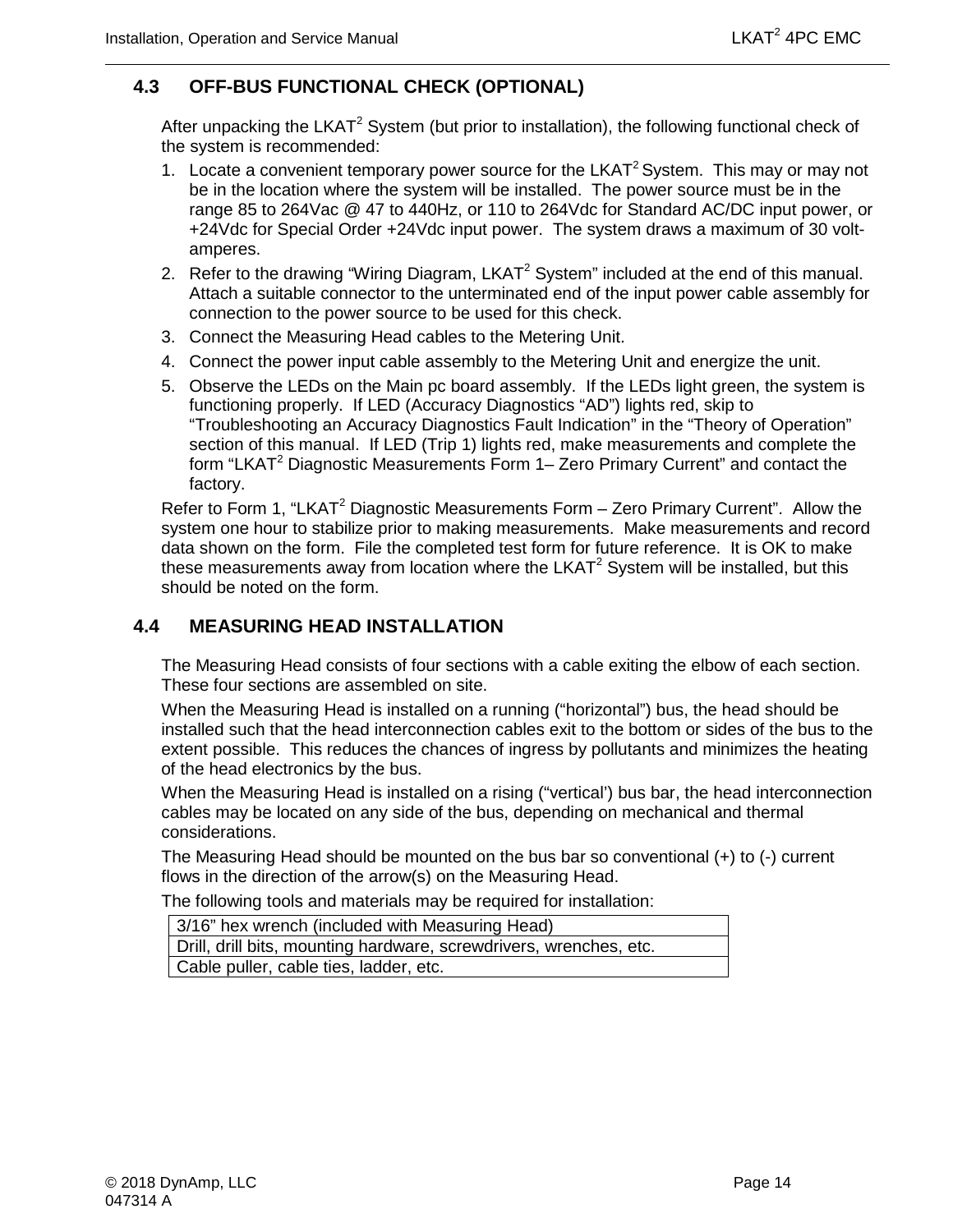

The following is the recommended sequence for installing the Measuring Head:

- 1. Refer to the Outline and Mounting  $LKAT^2$  4PC Measuring Head drawing for the Measuring Head at the end of this manual.
- 2. Determine the position where the Measuring Head will be installed. Bus bar(s) should be free from grease and dust for the best adhesion of the LKAT $2$  90 $\degree$  mounting angles to the bus bar(s).
- 3. Connect the head cable assemblies to the Metering Unit.
- 4. Remove the backing from the adhesive foam strips on the fiberglass mounting angles. Position the mounting angles in position on the corners of the bus bar in the desired location.
- 5. Mate the two "A" head sides, pressing them together until the tubes bottom out on the elbows.
- 6. Install the two locking screws on the outside of the square tubes adjacent to the place where the head sides split apart. Do not over tighten the locking screws.
- 7. Mate the two "B" head sides, pressing them together until the tubes bottom out on the elbows.
- 8. Install the two locking screws on the outside of the square tubes adjacent to the place where the head sides split apart. Do not over tighten the locking screws.
- 9. Position the two "L-shaped" head halves around the bus and the mounting angles. Mate the two halves, pressing them together until the tubes bottom out on the elbows.
- 10. Install the four locking screws on the outside of the square tubes adjacent to the place where the head halves split apart. Do not over tighten the locking screws. Refer to Outline & Mounting  $-$  LKAT<sup>2</sup> Measuring Head drawing.
- 11. Tighten the bus mounting screws a few turns at a time in a circular pattern around the aperture of the head, on the front side, then on back side of the head. For most applications, the head should be centered on the bus bar. The bus mounting screws should press against the foam tape on the mounting angle surface on the outside of the bus bar. Refer to Outline & Mounting – LKAT<sup>2</sup> Measuring Head drawing. Do not overtighten bus mounting screws.
- 12. Route the head interconnection cables away from the bus and other high voltages.
- 13. Connect the four head cable assemblies to the ITC cable.
- 14. Route the other end of the ITC cable to the Metering Unit.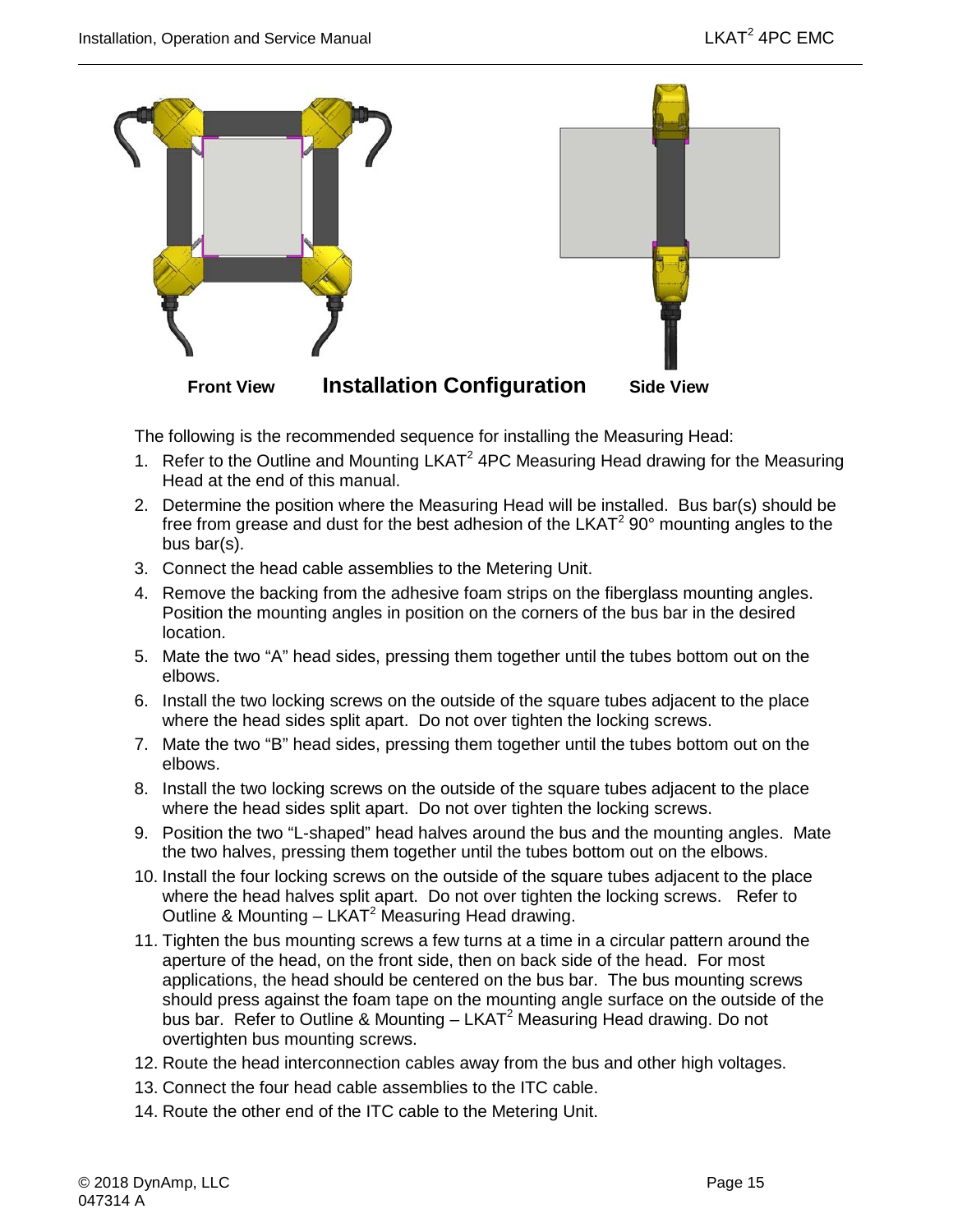#### <span id="page-29-0"></span>**4.5 METERING UNIT INSTALLATION**

The location of the Metering Unit should be determined by the following factors:

- 1. Ambient air temperature must stay in the specified range at all times.
- 2. The location should not be exposed to direct sunlight.
- 3. The location should be within reach of the head cables supplied with the system. Standard head cable length is 33 feet (10 meters). Extra-long head cables may also be ordered for special applications.
- 4. Route interconnection cables away from bus and other high voltages. Refer to Metering Unit Outline & Mounting drawing at the end of this manual. Anchor the cabinet in the desired location after ensuring adequate cable reach.
- 5. Connect the two connectors from the ITC cable to the Metering Unit.
- 6. Refer to the LKAT<sup>2</sup> System Wiring Diagram. Connection to the input power is made via TB2 mounted on the  $LKAT^2$  panel. Use of 18 AWG (or larger) type SJT (or equivalent) cable for input power wiring.
- 7. The output requires up to 8 conductors for the main pc board assembly and up to 8 conductors for the optional PE PCB assembly. These cables must be connected to the TB3 on the system panel. Use of 20AWG shielded twisted pair cable (4 or 8 pairs) is recommended.
- 8. A 3-conductor power cable is supplied with the system. Connect power cable to the Metering Unit.

#### <span id="page-29-1"></span>**4.6 SYSTEM CHECKOUT**

Recheck all wiring connections against the drawings to ensure proper installation. Energize the LKAT<sup>2</sup> System. Confirm that the green status LEDs are illuminated. If accuracy diagnostic LED lights red, skip to "Troubleshooting an Accuracy Diagnostics Fault Indication" in the "Theory of Operation" section of this manual

Energize the rectifier to the desired test current. Calculate the expected Metering Unit output signal magnitude at the test current.

The measured Metering Unit output signal magnitude should be equal to (or very close to) the expected value that was calculated.

If the Digital Display option is included in the Metering Unit, the displayed kA level should also be equal to (or very close to) the expected value that was calculated.

Refer to "Specifications" section of this manual for more information.

Photocopy the appropriate LKAT<sup>2</sup> Diagnostic Measurements Forms. Form 1 is for diagnostic measurements at zero bus current (with the Measuring Head on or off the bus). Form 2 is for diagnostic measurements with the Measuring Head installed on the bus with the bus energized. Follow the directions to measure and record necessary information.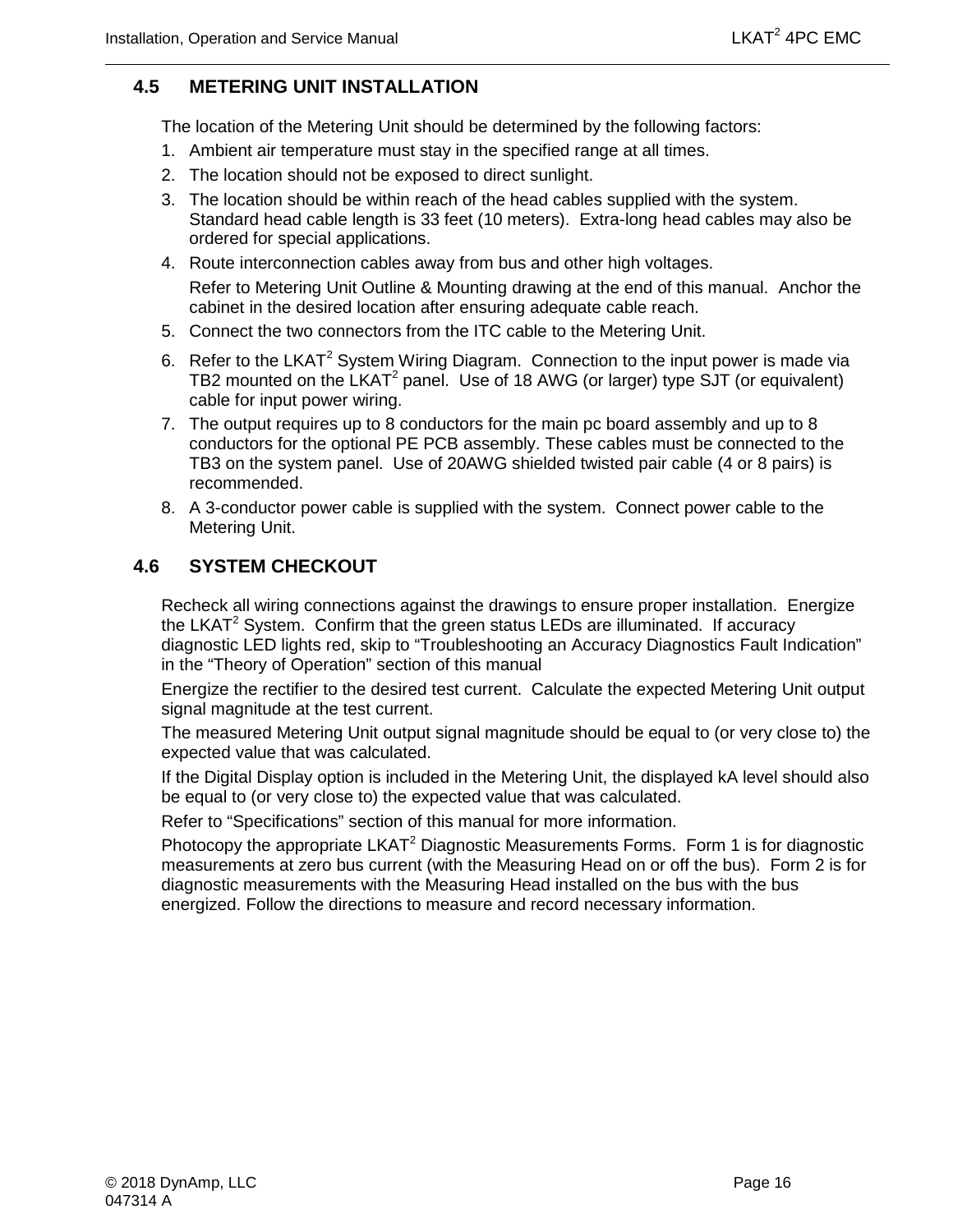#### **NOTE:**

- These forms are intended to help keep accurate records of  $LKAT^2$  functional tests.
- This information may prove valuable in the event of a malfunction.
- These measurements do not constitute system calibration.
- Space is provided for the recording of three sets of readings.
- Voltages may vary slightly with temperature extremes.
- System performance will typically remain within nominal specifications when measured levels fall within the acceptable limits shown on the forms.
- Levels must be measured and recorded under test conditions shown on the forms.
- The Metering Unit cover must be open during system checkout, as all measurements are made inside Metering Unit on Main pc board terminal blocks. The cover should remain firmly closed during normal operation.

**Always** complete these forms in full **before** contacting the factory.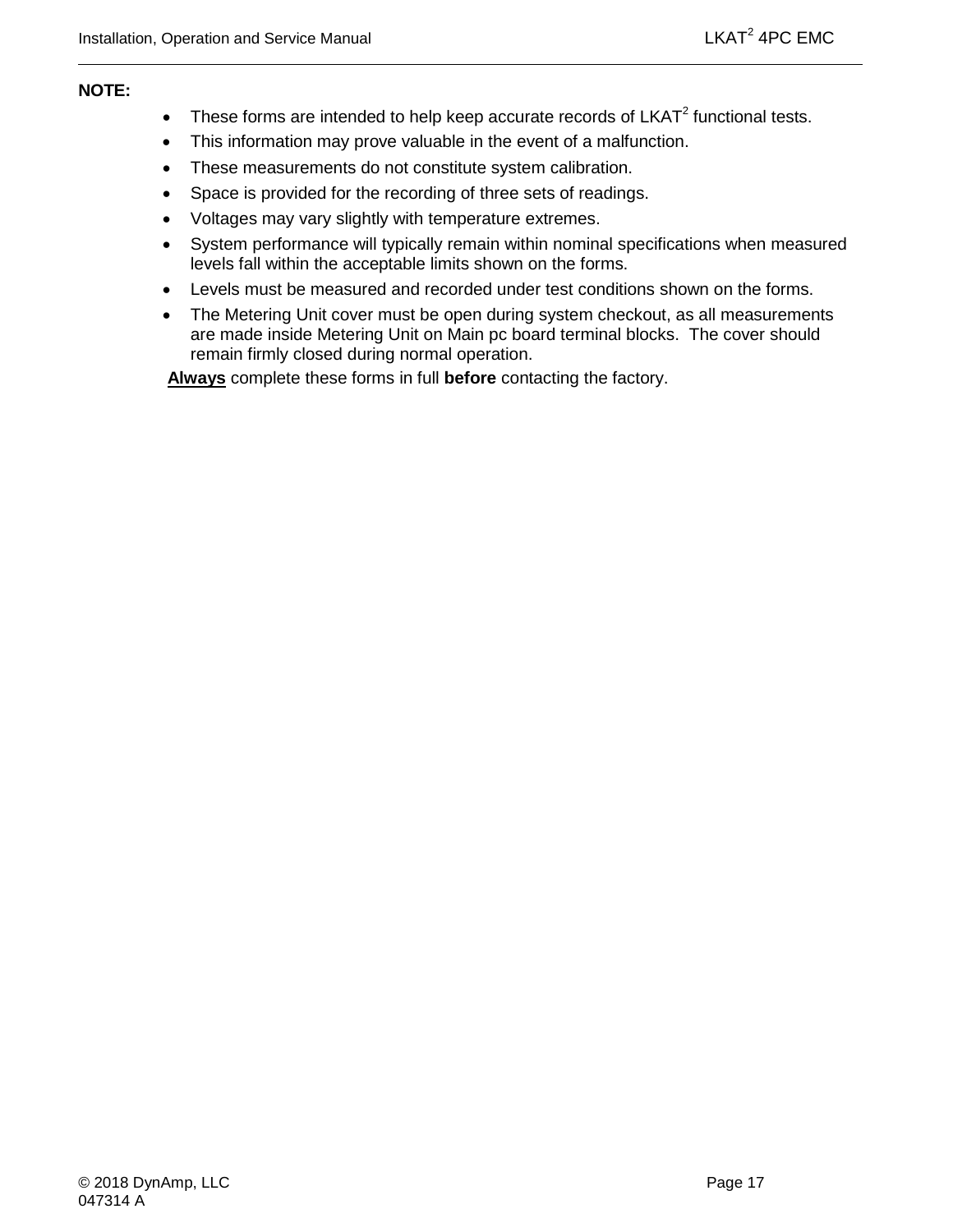#### **Form 1 LKAT2 Diagnostic Measurements Form – Zero Primary Current**

<span id="page-31-0"></span>Instructions:

- 1.) Ensure that the Metering Unit is energized and both head halves are mated and connected to the Metering Unit.
- 2.) Ensure that head is off bus, or that bus is de-energized.
- 3.) Measure and record the information below (make additional copies of this form as needed).
- 4.) Record Serial Numbers.

## **TEST CONDITIONS: ZERO PRIMARY CURRENT (Head may or may not be installed on bus); LKAT2 SYSTEM must be ENERGIZED for AT LEAST ONE HOUR.**

| <b>MEASURE</b>                                              | $(+)$ DMM<br>at | $(-)$ DMM<br>at | <b>ACCEPTABLE</b><br><b>RANGE</b> | <b>DATE</b> | <b>DATE</b> | <b>DATE</b> |
|-------------------------------------------------------------|-----------------|-----------------|-----------------------------------|-------------|-------------|-------------|
| $+V_{\text{Hall}}$<br>Supply-A                              | $P4-1$          | P4-3            | $+12V$<br>$(\pm 0.5V)$            |             |             |             |
| $+V_{\text{Hall}}$<br>Supply-A                              | P4-2            | P4-3            | $+12V$<br>$(\pm 0.5V)$            |             |             |             |
| $+15V$<br>supply                                            | P4-4            | P4-5            | $+15V$<br>$(\pm 0.5V)$            |             |             |             |
| $-15V$<br>supply                                            | P4-6            | P4-5            | $-15V$<br>$(\pm 0.5V)$            |             |             |             |
| Input<br>A <sub>1</sub>                                     | $P1-1$          | $P1-2$          | 0V<br>$(\pm 5mV)$                 |             |             |             |
| Input<br>A2                                                 | $P1-3$          | $P1-2$          | 0V<br>$(\pm 5mV)$                 |             |             |             |
| Input<br><b>B1</b>                                          | $P2-1$          | $P2-2$          | 0V<br>$(\pm 5mV)$                 |             |             |             |
| Input<br><b>B2</b>                                          | P2-3            | $P2-2$          | 0V<br>$(\pm 5mV)$                 |             |             |             |
| Output<br>Current<br>Loop<br>Burden at<br><b>Full-Scale</b> | P3-1            | P3-2            | 10.2V<br>max                      |             |             |             |

| Serial Numbers :     |     | $ \aa\aa\aa\aa\aa\aa $                                  | 00000000<br>P <sub>2</sub>                          | <b>MAIN PCB</b><br><b>ASSY</b> |
|----------------------|-----|---------------------------------------------------------|-----------------------------------------------------|--------------------------------|
| <b>Metering Unit</b> |     | 6 5 4 3<br><b>INPUT &amp; SENSOR</b><br><b>DC POWER</b> | 432<br><b>INPUT &amp; SENSOR</b><br><b>DC POWER</b> | P <sub>4</sub><br>DGPRC        |
| Measuring Head -     | A1  |                                                         | <b>ON OPTIONAL</b>                                  | <b>WER</b>                     |
|                      | B1  |                                                         | <b>PE PCB</b>                                       |                                |
| Measuring Head -     | A2. | <b>OUTPUT</b><br>2 3 4 5 6 7 8<br>P3 <sub>1</sub>       | <b>OUTPUT</b><br>7 8<br>P <sub>9</sub>              |                                |
|                      | B2  | 000000000                                               | 00000000                                            |                                |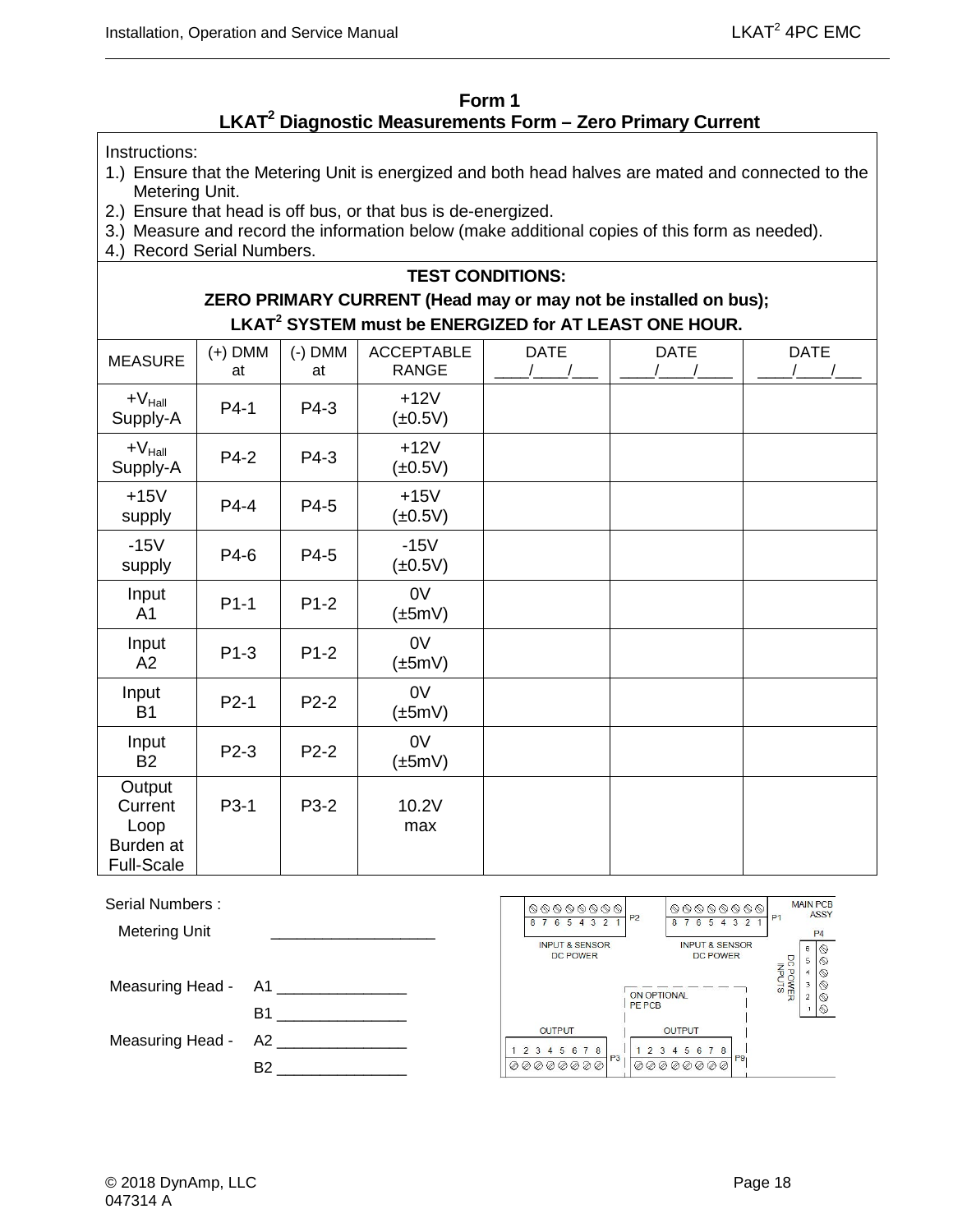#### **Form 2**

# **LKAT2 Diagnostic Measurements Form– Energized Primary Bus**

<span id="page-32-0"></span>Instructions:

- 1.) Ensure that the Metering Unit is energized and both head halves are mated and connected to the Metering Unit.
- 2.) Ensure that head is on bus and that bus is energized.
- 3.) Measure and record the information below (make additional copies of this form as needed).
- 4.) Record Serial Numbers and Current Loop Burden Resistance (Ohms).

#### **TEST CONDITIONS: ENERGIZED PRIMARY BUS: LKAT2 SYSTEM must be ENERGIZED for AT LEAST ONE HOUR.**

| <b>MEASURE</b>                                           | $(+)$ DMM<br>at | $(-)$ DMM<br>at | <b>ACCEPTABLE</b><br><b>RANGE</b>          | <b>DATE</b> | <b>DATE</b> | <b>DATE</b> |
|----------------------------------------------------------|-----------------|-----------------|--------------------------------------------|-------------|-------------|-------------|
| $+V_{\text{Hall}}$<br>Supply-A                           | $P4-1$          | P4-3            | $+12V$<br>$(\pm 0.5V)$                     |             |             |             |
| $+V_{\text{Hall}}$<br>Supply-A                           | P4-2            | P4-3            | $+12V$<br>$(\pm 0.5V)$                     |             |             |             |
| $+15V$<br>supply                                         | $P4-4$          | P4-5            | $+15V$<br>$(\pm 0.5V)$                     |             |             |             |
| $-15V$<br>supply                                         | P4-6            | P4-5            | $-15V$<br>$(\pm 0.5V)$                     |             |             |             |
| Input<br>A <sub>1</sub>                                  | $P1-1$          | $P1-2$          | Within<br>±25mV of<br>Input A2             |             |             |             |
| Input<br>A2                                              | $P1-3$          | $P1-2$          | Within<br>$±25mV$ of<br>Input A1           |             |             |             |
| Input<br><b>B1</b>                                       | $P2-1$          | $P2-2$          | Within<br>±25mV of<br>Input B <sub>2</sub> |             |             |             |
| Input<br><b>B2</b>                                       | $P2-3$          | $P2-2$          | Within<br>±25mV of<br>Input B1             |             |             |             |
| Output<br>Current<br>Loop<br>Burden at<br>Full-<br>Scale | P3-1            | P3-2            | 10.2V<br>max                               |             |             |             |
| <b>Serial Numbers:</b>                                   |                 |                 |                                            |             |             |             |

 Metering Unit \_\_\_\_\_\_\_\_\_\_\_\_\_\_\_\_\_\_\_ Measuring Head - A1 \_\_\_\_\_\_\_\_\_\_\_\_\_\_  $B1$  . The set of  $B1$ Measuring Head - A2

B2 \_\_\_\_\_\_\_\_\_\_\_\_\_\_\_

 $(Ohms)$ 

Nominal Current Loop Burden Resistance

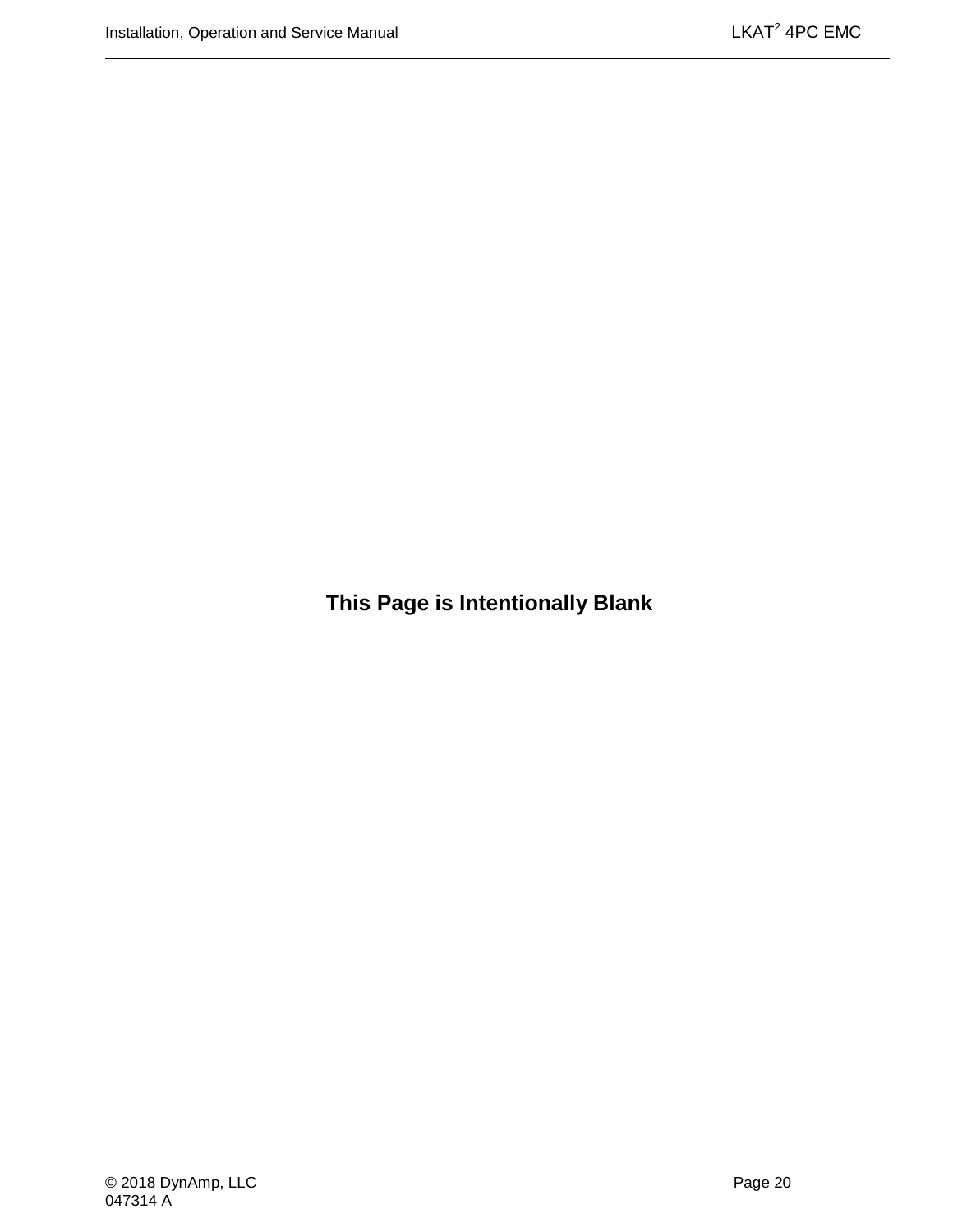# <span id="page-34-0"></span>**5. THEORY OF OPERATION**

# <span id="page-34-1"></span>**5.1 GENERAL**

The LKAT<sup>2</sup> System uses open-loop, open-path (OLOP) technology to convert the magnetic field associated with a current carrying conductor into an isolated milliampere current loop output. This output is scaled to be proportional to the primary conductor current. In addition, a local digital display of the primary bus current (in kiloAmperes) is visible when the optional RMS Display pc board is added to Metering Unit.

Each Measuring Head is a sealed unit and is not designed for repair in the field. However, a working knowledge of the LKAT<sup>2</sup> System theory of operation will help facilitate timely and accurate diagnosis in the event of problems.

# <span id="page-34-2"></span>**5.2 OLOP TECHNOLOGY**

The term "open-loop" means that the magnetic circuit does not generate an opposing magnetic field to null the field produced by the primary conductor inside the Measuring Head. The term "open-path" indicates that the sensor is an air-core design, without magnetic core material.

The LKAT<sup>2</sup> System operation is based on Ampere's Law, which states: "the line integral of B (magnetic flux density) around any closed path is equal to  $\mu_0$  (permeability multiplied by current)". In practical terms, this means that integrating a closed path around a primary conductor will yield a value proportional to the net primary current.

This integration is implemented using a specific array of Hall Effect ICs. The LKAT<sup>2</sup> System effectively minimizes errors typically present in other open-loop sensors: zero drift, thermal drift, position sensitivity, and susceptibility to external magnetic fields. The absence of a magnetic core practically eliminates errors due to saturation, hysteresis, and core set (remanence) commonly associated with ferrite material.

A generalized block diagram of the LKAT<sup>2</sup> System is shown in Figure 5.1.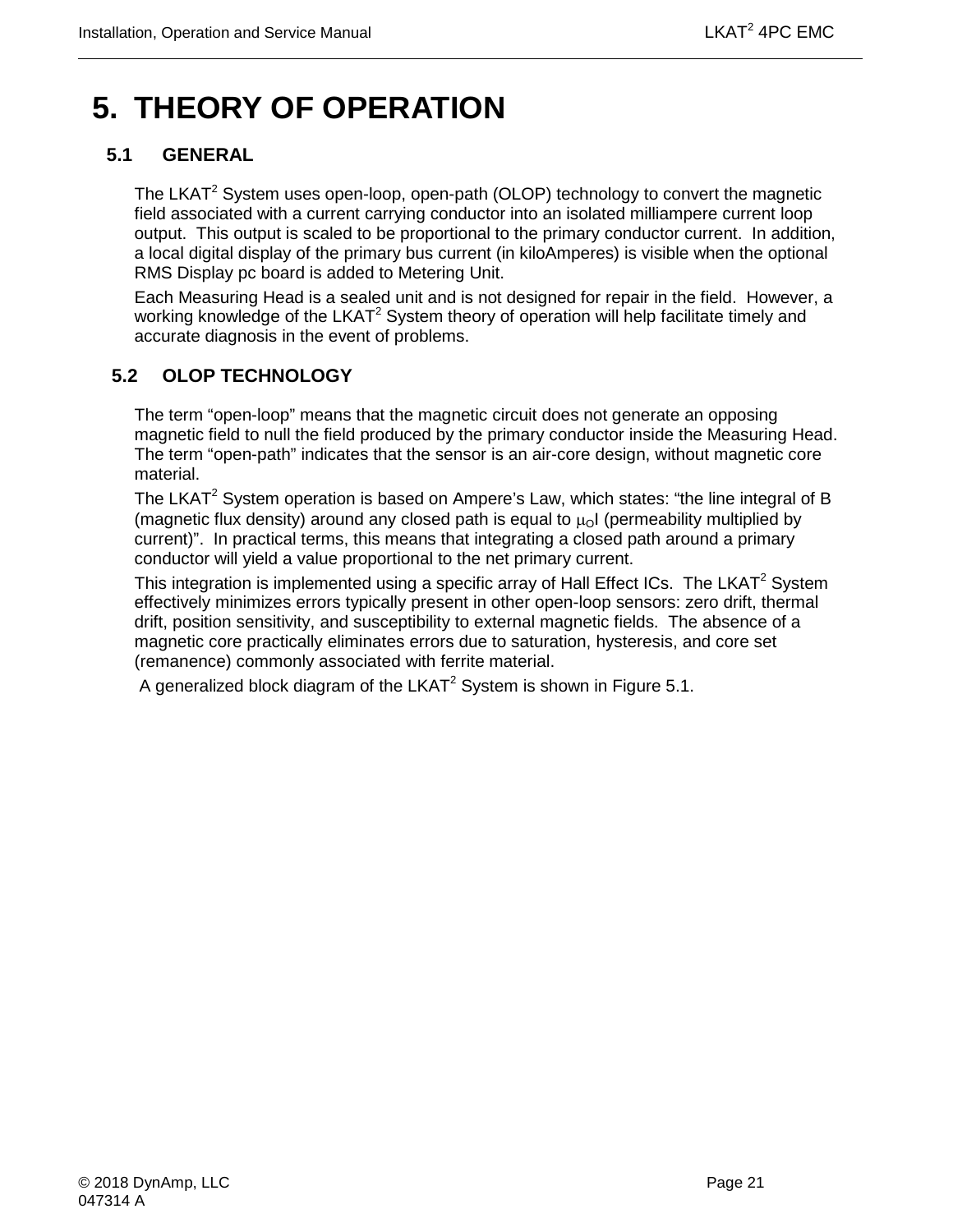

**Figure 5.1 Block Diagram of the LKAT2 System**

## <span id="page-35-1"></span><span id="page-35-0"></span>**5.3 SYSTEM FUNCTIONAL DESCRIPTION**

The flux density associated with the primary current is sensed by arrays of Hall ICs in the Measuring Head. The outputs of these devices are summed and filtered, then transmitted to the Metering Unit where these signals are dc biased and scaled. The Accuracy Diagnostics status LEDs and relay contacts are driven by a signal input that compares the various Hall groups with voltage setpoints. When the Hall group signal exceeds the reference, the green LED will go out and the red LED will illuminate. The relay coil will change state under the same conditions. The Trip Setpoint LEDs and relay contacts operate in a similar manner.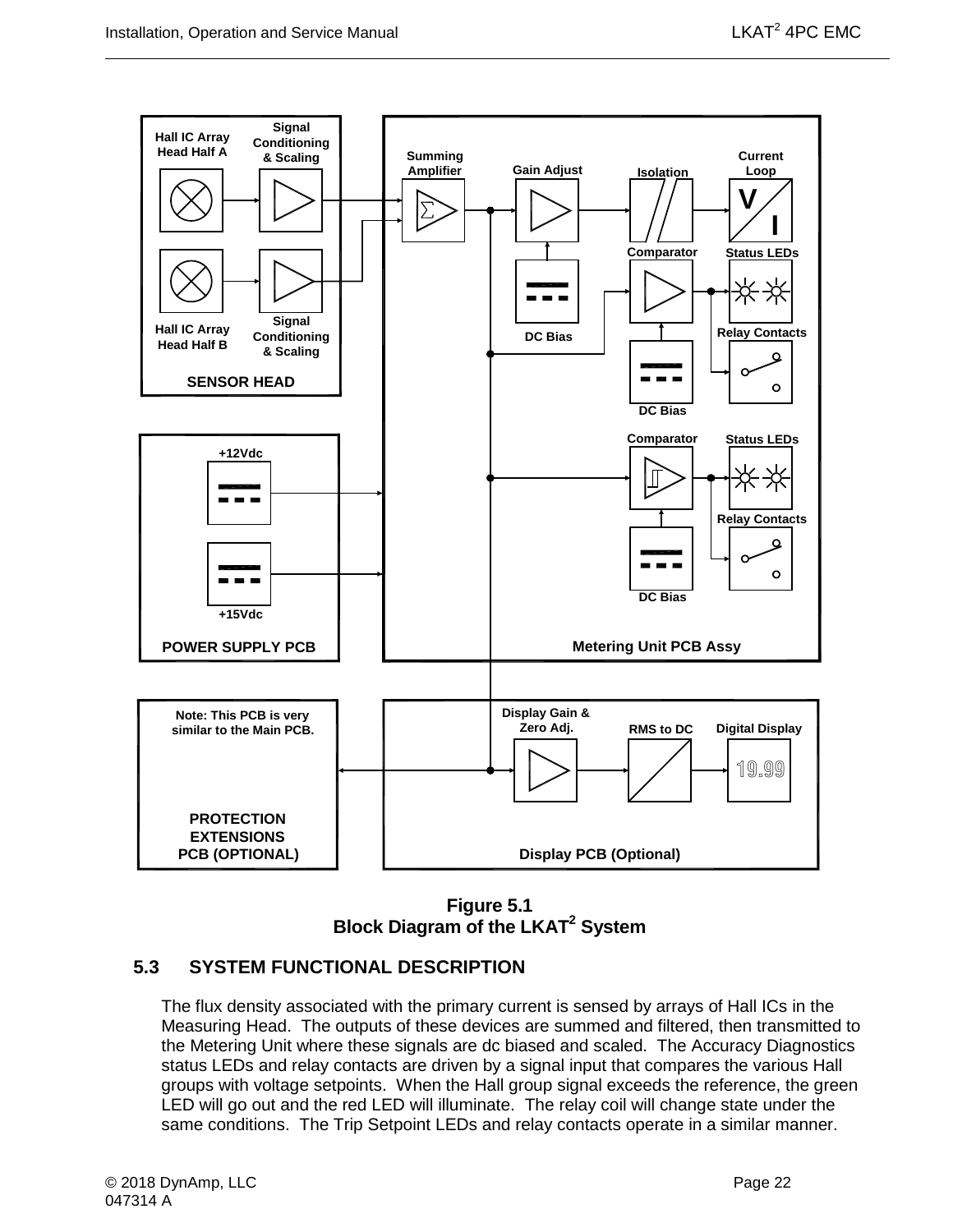Main PCB LED is a RED / GREEN the Accuracy Diagnostics status LED. This LED indicator and Main PCB relay CR2 contacts may be used to monitor the following conditions:

- Measuring Head imbalance
- Power supply failure
- Measuring Head disconnected
- Sensor electronics failure
- Other circuit failures causing loss of measurement accuracy

Occurrence of one or more of the conditions above will change the state of the CR2 relay coil, changing the state of the contacts and changing the LED indication from green to red. Refer to the section "Troubleshooting an Accuracy Diagnostics Fault Indication" in this chapter for more information about determining the cause and eliminating a fault condition.

Refer to section "The Term Failsafe" and "Non-Failsafe Configuration" in this chapter for more information about Alarm Relays.

# <span id="page-36-0"></span>**5.4 LKAT2 METERING UNIT**

Refer to drawings in the back of this manual.

Input power connects to the Power Supply pc board assembly. The power supply pc board includes a non-replaceable slo-blo type fuse, in-rush and overcurrent protection, as well as overvoltage clamping. The power supply provides outputs of ±15Vdc and +12Vdc required by the system electronics. These outputs connect to the Main pc board assembly via a short wire harness.

Connections to the Measuring Head are made via the Main pc board assembly.

# <span id="page-36-1"></span>**5.5 LKAT2 MEASURING HEAD INTERCHANGEABILITY**

DO NOT connect LKAT Classic or LKAT Plus Measuring Heads to an LKAT<sup>2</sup> Metering Unit – doing so will damage them. LKAT<sup>2</sup> Measuring Heads of various sizes will operate properly when connected to the LKAT<sup>2</sup> Metering Unit. However, the LKAT<sup>2</sup> System is *factory calibrated as a system***.** As a result, optimal measurement accuracy is achieved when the Metering Unit is connected to the head it was calibrated with, and installed on the size bus bar it was designed for.

#### <span id="page-36-2"></span>**5.6 TROUBLESHOOTING AN ACCURACY DIAGNOSTICS FAULT INDICATION**

A problem may be detected when the  $LKAT^2$  System is energized with A and B head cables connected to the Metering Unit. When the Main PCB AD status LED illuminates RED and / or Main PCB CR2 status relay coil changes state, a possible fault condition has been detected. This is true whether or not the Measuring Head is installed on the bus. The following table is intended to help the user determine and eliminate the cause of the fault.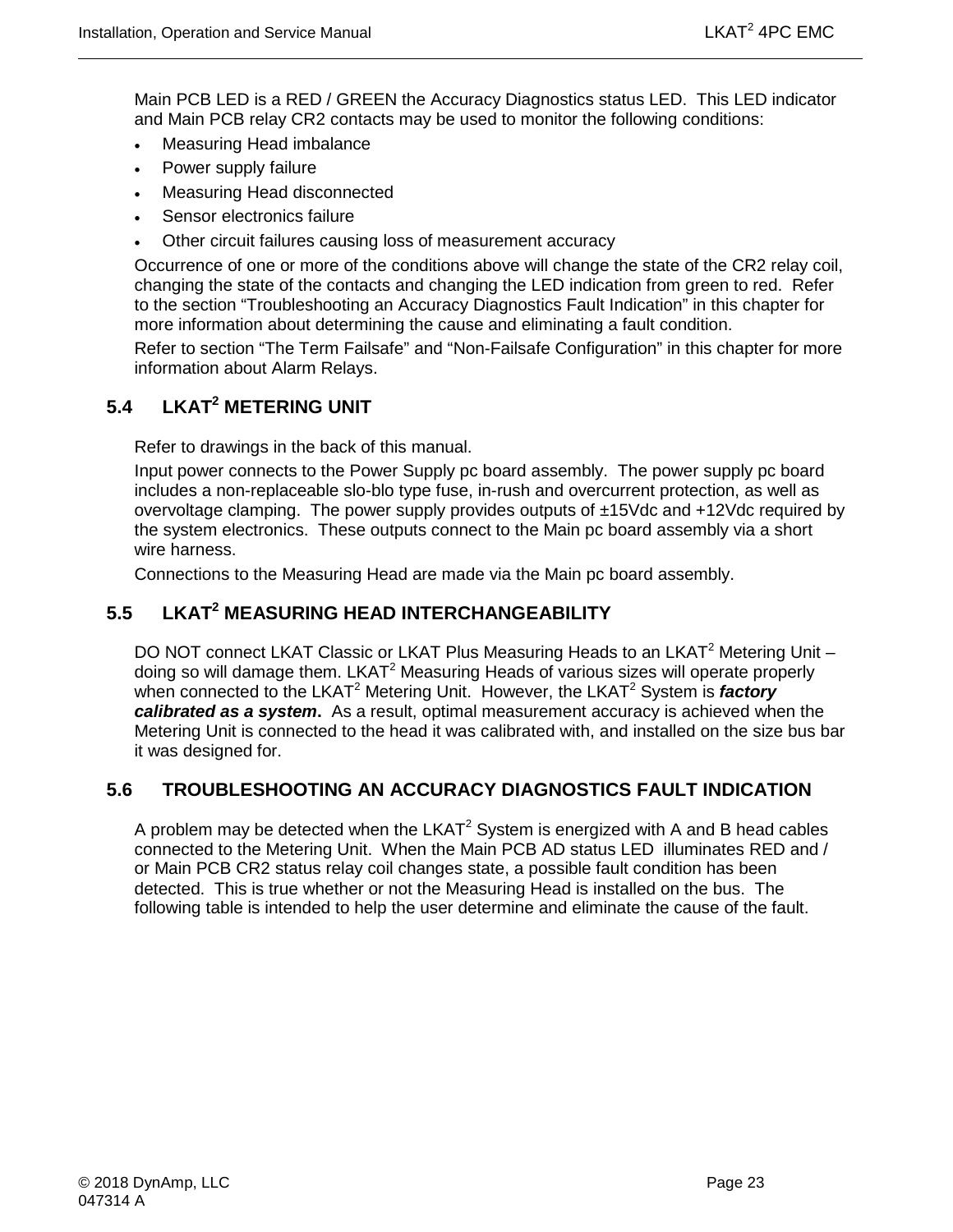<span id="page-37-1"></span>

| Main<br>Green LED | Main<br>ted LED<br>$\alpha$ | r<br>Contact<br>-3 to P3-6<br>P3-3 | $\overline{6}$<br><b>SUB</b> | OFF<br>SUB | Possible problem                     | Action / Check                                                                                                       |
|-------------------|-----------------------------|------------------------------------|------------------------------|------------|--------------------------------------|----------------------------------------------------------------------------------------------------------------------|
| <b>ON</b>         | <b>OFF</b>                  | Open                               | X                            | X          | System operating<br>properly         | DC measurements (optional)                                                                                           |
| <b>OFF</b>        | <b>OFF</b>                  | Closed                             | X                            | X          | No input power                       | Verify input power connection                                                                                        |
| <b>OFF</b>        | <b>OFF</b>                  | Closed                             | X                            | X          | DC power supply                      | Verify DC power on main PCB                                                                                          |
| <b>OFF</b>        | <b>ON</b>                   | Closed                             | X                            | $\sf X$    | <b>Head halves</b><br>disconnected   | Verify head interconnections at Metering<br>Unit                                                                     |
| <b>OFF</b>        | <b>ON</b>                   | Closed                             | X                            |            | Head imbalance                       | Adjust position of head for green ON, red<br>OFF                                                                     |
| <b>OFF</b>        | <b>ON</b>                   | Closed                             | X                            | X          | <b>Measuring Head</b><br>malfunction | Measure head input signals at zero bus<br>current; output should be < 5mVdc;<br>substitute known good Measuring Head |
| <b>OFF</b>        | ON                          | Closed                             | X                            | X          | Other problem                        | Contact factory                                                                                                      |

**Table 5.1 Troubleshooting an Accuracy Diagnostics Fault Indication** 

## <span id="page-37-0"></span>**5.7 SYSTEM CALIBRATION OVERVIEW**

DynAmp does not specify exact required intervals of calibration for its products.

The end user of the product is responsible for identifying the appropriate interval between calibrations. The intervals should be determined based on the following factors:

- Requirements of a Quality Management System
- Accuracy and permissible limits of errors
- Purpose and usage
- Experience with similar products
- Manufacturer's recommendations
- Stability of the product
- Past history
- Other characteristics of the product

Reference: "ISO/IEC 17025:2017, General requirements for the competence of testing and calibration laboratories" and Laboratory Accreditation Bureau "Guidance for Documenting and Implementing ISO/IEC 17025:2005 and Laboratory Guidance."

As a guideline, DynAmp recommends a 24-month interval of calibration for all permanently installed products and a 12-month interval of calibration for all products used in portable applications.

Calibration may be performed as:

- Field Calibration (On Process Bus)
- Field Calibration (On Test Bus)
- Factory Calibration

#### **IMPORTANT NOTE**

DynAmp, LLC assumes no responsibility for the accuracy of LKAT<sup>2</sup> Systems calibrated by any person other than a DynAmp, LLC Technician.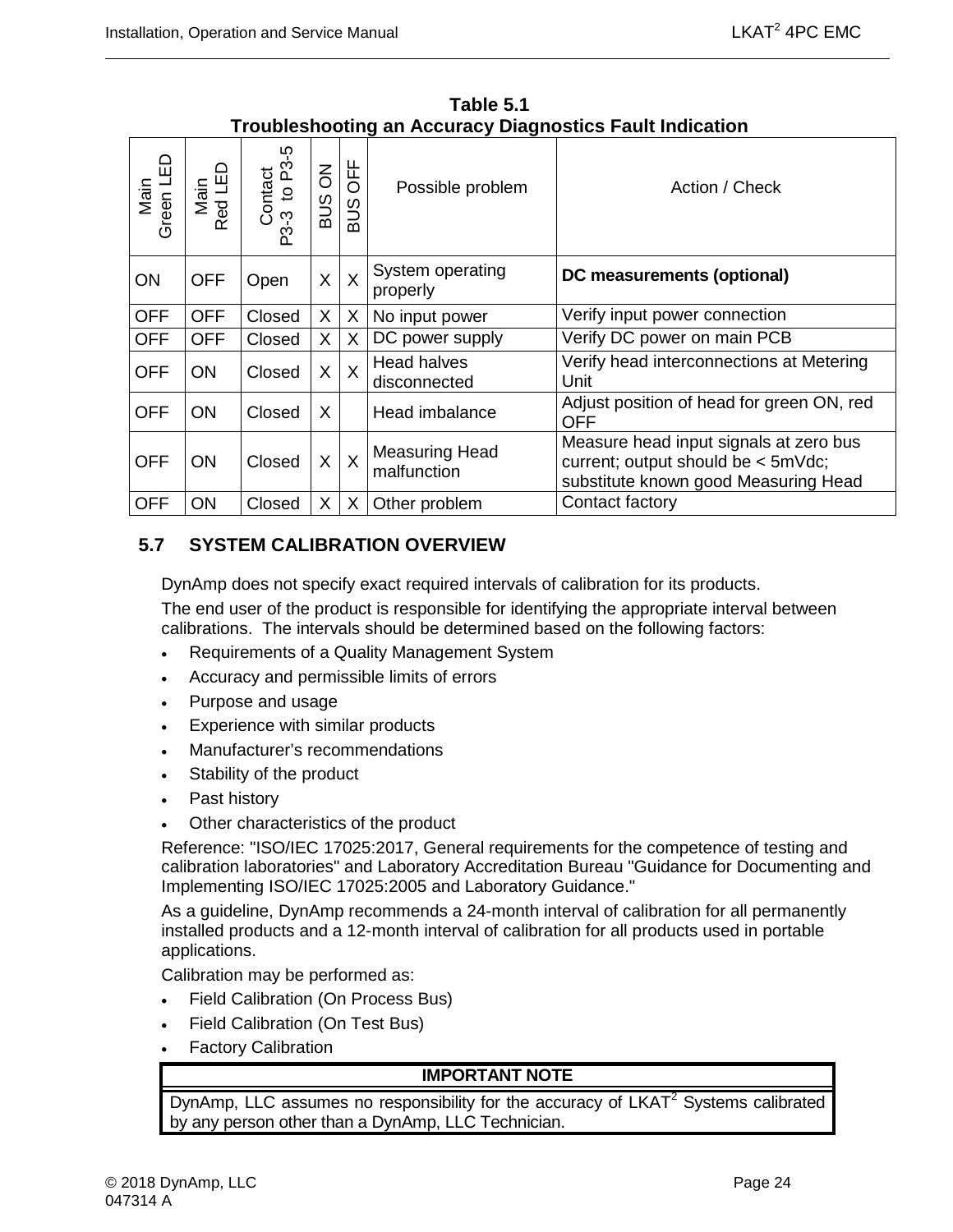Generally, system calibration compares the output of the device under test ("DUT") to a reference.

The best calibration method is to return  $LKAT<sup>2</sup>$  Systems to the factory for calibration on a test bus in a very controlled environment with extremely stable and accurately measured current. This requires that the LKAT<sup>2</sup> Measuring Head be removed from process bus. The head and associated Metering Unit must be returned together, and should have the same serial number. The signal output and input power cable assemblies do not need to be returned for factory calibration. Specific details of factory calibration are beyond the scope of this manual.

Field calibration is possible using a 0.1% accurate current measurement system, such as the DynAmp LKP, LKCO or Opti-Cal as a reference. Due to significantly larger size and mass, it may be difficult to install a comparably rated LKP Measuring Head on the same bus as the LKAT<sup>2</sup>. An existing LKCO or DynAmp's portable Opti-Cal system is better suited for this purpose.

Field calibration accuracy depends on the stability of the test bus current, the accuracy of the reference current measurement system and ammeters, as well as the linearity of the LKAT<sup>2</sup> System.

# <span id="page-38-0"></span>**5.8 CALIBRATION ADJUSTMENTS**

## **IMPORTANT NOTE**

To avoid injury and/or electrical shock, personnel performing calibration must review and observe all hazard warnings and safety precautions stated throughout this product manual.

LKAT<sup>2</sup> System calibration adjustments are summarized below.

All Bias and Zero adjustments are made at zero bus current.

All Scaling and Gain adjustments are typically made at full-scale current.

Refer to pc board assembly drawings at the end of this manual for location of switches and potentiometers, as well as tables listing proper switch settings. Except for step 1) below, each table is shown on the appropriate pc board assembly drawing.

Forms 1 and 2 are used to check and record system power supply and channel voltages.

Main PCB – Current Loop Output

- Output Bias (coarse) : SW2C…SW2F
- Output Type : SW6
- Output Gain (coarse) : SW3
- Output Bias (fine) : Trimpot
- Output Gain (fine): Trimpot

Main PCB – Trip 1 Setpoint

- Trip 1 Protection Polarity : SW2A and SW2B
- Trip 1 Setpoint : Trimpots (medium) and (fine)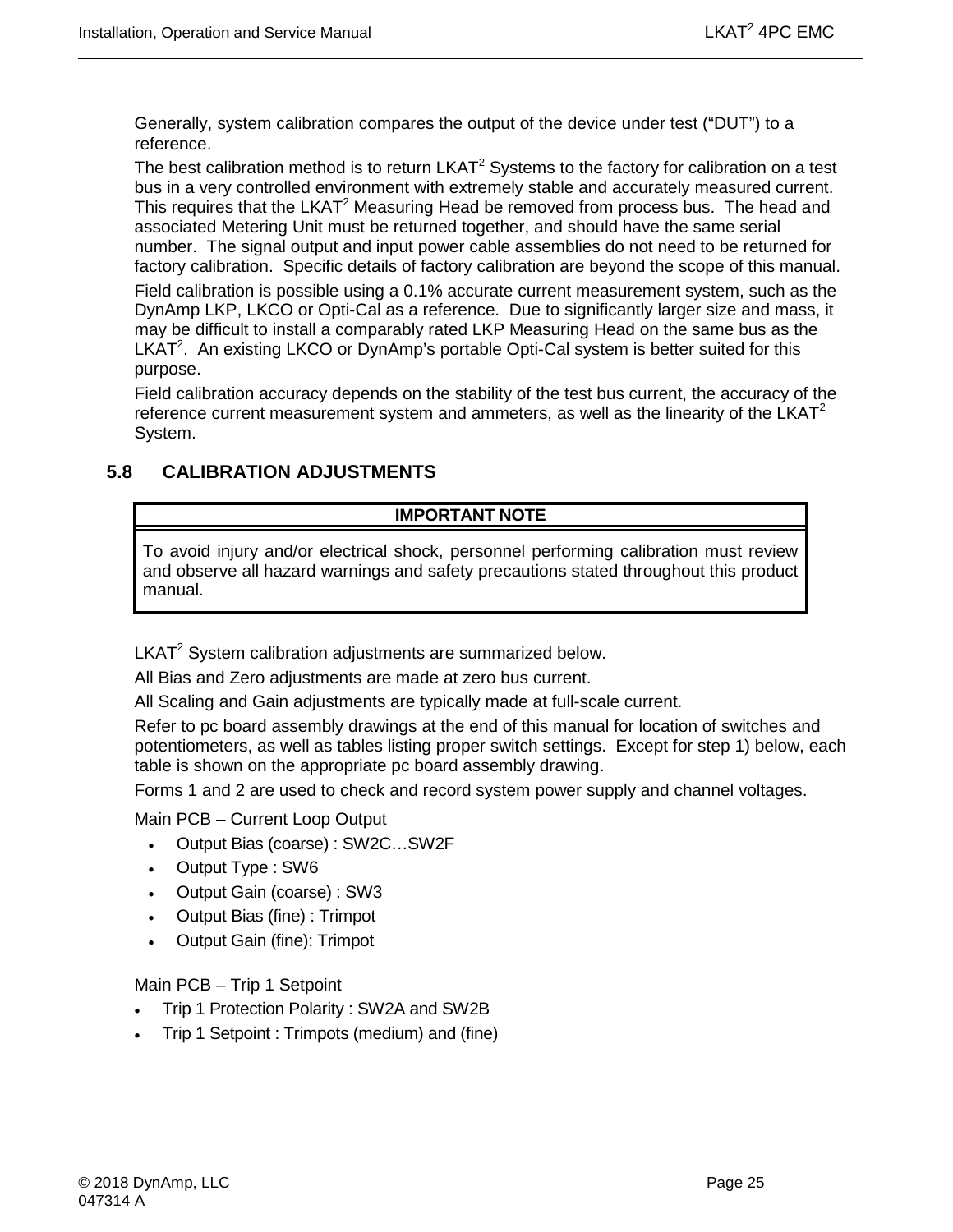Optional PE PCB – Current Loop Output

- Output Bias (coarse) : SW4
- Output Type : SW5
- Output Gain (coarse) : SW1 and SW2
- Output Bias (fine) : Trimpot
- Output Gain (fine) : Trimpot

Optional PE PCB – Trip 2 & 3 Setpoints

- Trip 2 Protection Polarity : SW3
- Trip 2 Setpoint : R33 (medium) and R46 (fine)
- Trip 3 Protection Polarity : SW3
- Trip 3 Setpoint : R34 (medium) and R47 (fine)

Optional RMS Display PCB – Display

- Decimal Point position
- DPM Mode
- RMS Signal Conditioning Options : SW1F, G, & H (SW1-6, 7, & 8)
- Input Scale Factor : SW1E (SW1-5)
- Input Attenuation : SW1A, B, C, & D (SW1-1, 2, 3, & 4)
- DPM Gain (fine) : R12

#### **NOTE**

The Optional PE and/or RMS Display pc board assemblies may be added, configured and calibrated in the field. In this case, the Main pc board assembly output signal is used as the reference output signal with the  $LKAT<sup>2</sup>$  System measuring normal bus current.

#### <span id="page-39-0"></span>**5.9 FIELD CONFIGURATION OF TRIP SETPOINTS**

Trip setpoints may be re-configured on site for any level between 5% and 100% of full-scale. The trip polarity may also be re-configured on site. However, the Accuracy Diagnostics trip setpoint should not be adjusted without consulting the factory.

Refer to assembly drawings for the Main pc board and PE pc board (optional) included at the end of this manual. To change trip polarity adjust SW2A and SW2B according to the table on the assembly drawing.

The trip setpoint is proportional to the current where the trip will occur: "Trip Current" – from Metering Unit nameplate.

The easiest method to check or change trip setpoints is to use the DynAmp LKAT MUT system which is specifically designed to simplify this process as well as verify proper operation afterwards.

To configure the trip setpoint without the LKAT MUT or complete test stand, the following method can be used.

Refer to Table 5.2, "Trip Configuration Details". Measure the existing setpoint voltage (V  $S$ <sub>STPT</sub>); use the equation below to calculate the new setpoint voltage. Adjust coarse and fine potentiometers to produce calculated New  $V<sub>STPT</sub>$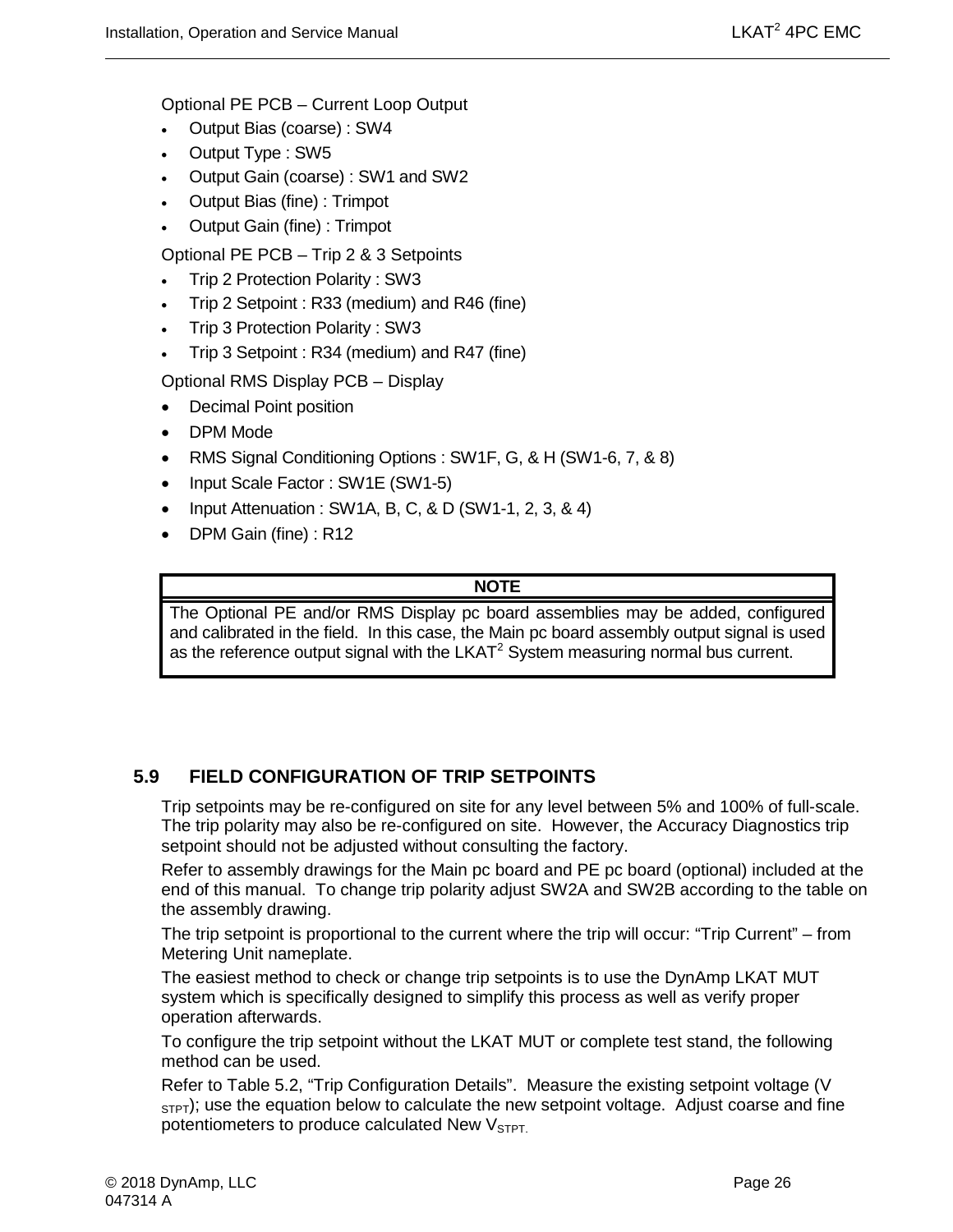|                    |          | <b>New Trip Current</b> |                           |  |  |                                  |  |
|--------------------|----------|-------------------------|---------------------------|--|--|----------------------------------|--|
| New $\rm V_{STPT}$ | $\equiv$ |                         |                           |  |  | Old Trip Current $X$ Old $VSTPT$ |  |
| Example:           |          |                         | Old $VSTPT$               |  |  | 7V                               |  |
|                    |          |                         | $Old$ Trip Current $=$    |  |  | 70kA                             |  |
|                    |          |                         | New Trip Current $=$ 80kA |  |  |                                  |  |
|                    |          | 80kA                    |                           |  |  | X 7V = 8V (New $V_{STPT}$ )      |  |

70kA

#### **Table 5.2 Trip Configuration Details**

<span id="page-40-1"></span>

|                            | $\tilde{\phantom{a}}$         |                             |                        |
|----------------------------|-------------------------------|-----------------------------|------------------------|
| <b>Trip Circuit</b>        | V <sub>STPT</sub><br>Location | Medium<br>Adjust<br>Trimpot | Fine Adjust<br>Trimpot |
| (Main)                     | TP <sub>6</sub><br>(Main)     | R91                         | <b>R98</b>             |
| $\overline{2}$<br>$(PE)^*$ | TP <sub>2</sub><br>$(PE)^*$   | R33                         | R46                    |
| 3<br>$(PE)^*$              | TP3<br>$(PE)^*$               | R34                         | <b>R47</b>             |
| .                          | $\sim$ $\sim$                 | $\sim$ $\sim$<br>$\sim$     | .                      |

Use TP0 for zero volt reference (circuit common) for voltage measurements for trip setpoint configuration.

#### \* Optional

#### **NOTE**

The LKAT<sup>2</sup> is supplied with factory configured trip setpoints configured as specified in the LKAT<sup>2</sup> Worksheet at the time of order. If the trip setpoints are reconfigured in the field, the customer must realize that the trip setpoints shown on the LKAT $2$  Metering Unit nameplate will no longer be correct. In this case, DynAmp suggests that the nameplate be changed to reflect the new trip setpoint (following reconfiguration).

## <span id="page-40-0"></span>**5.10 EARTH GROUNDING**

Here is a detailed description of the Earth Ground connection path:

- 1. The input power cable assembly connects CONN4 to the mains power.
- 2. Refer to the LKAT $2$  System Wiring Diagram and wire system accordingly.
- 3. The earth ground wire connects from CONN4 to the FLTR1 metal case only. The FLTR1 metal enclosure is not connected to copper foil traces on the Power Supply PC Board Assembly, the steel standoff inserts or the steel PCB mounting bracket.
- 4. The Earth Ground connection is only used to shunt common mode noise to earth.

#### **IMPORTANT NOTE**

There is no electrical connection from any part of the LKAT2 Main PCB or its optional daughter PCBs to Earth / Chassis ground or the steel PCB mounting bracket or panel. There is no electrical connection between the steel PCB mounting bracket or panel to Earth Ground.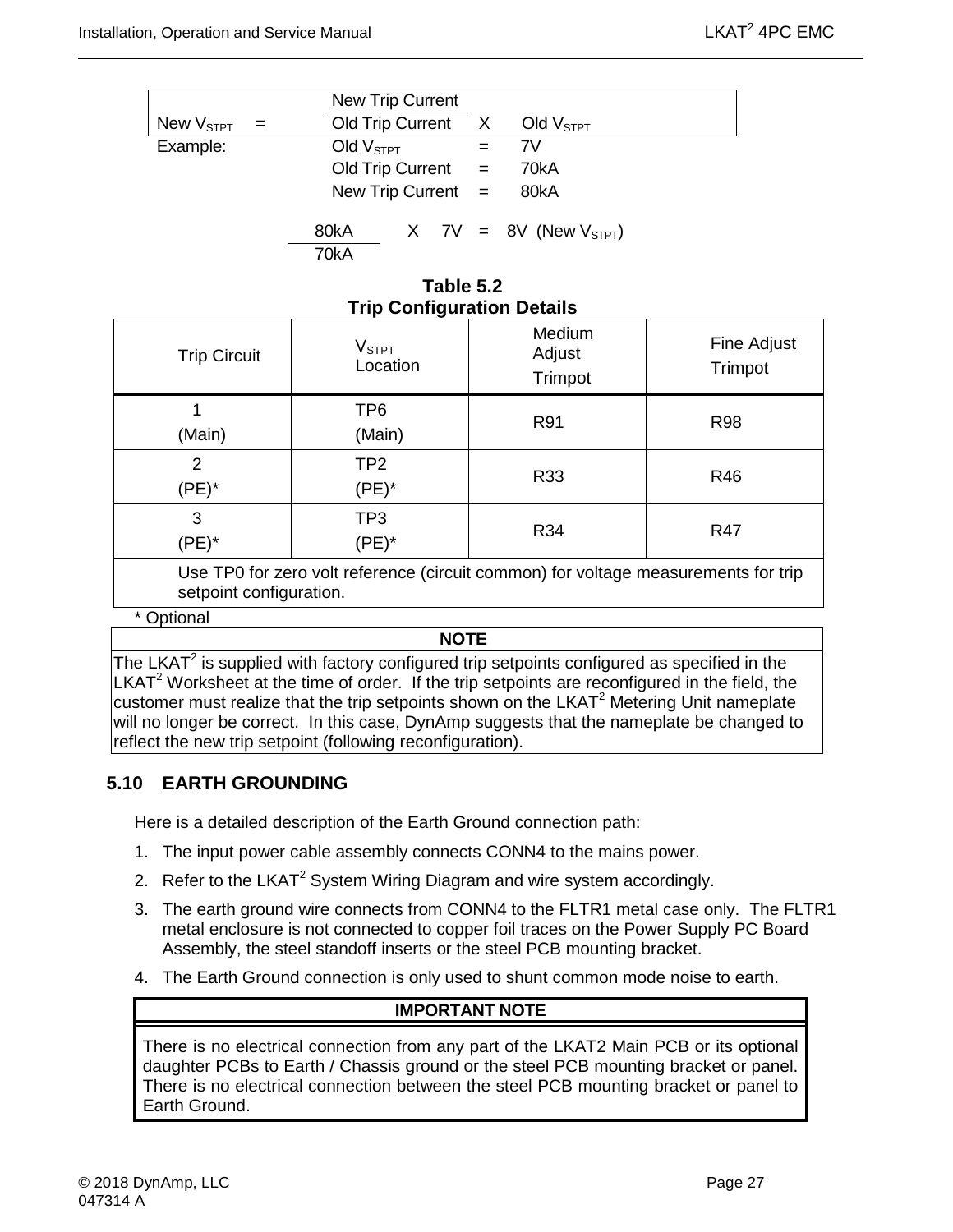# <span id="page-41-0"></span>**5.11 CONFIGURING THE LOW PASS FILTER**

The LKAT<sup>2</sup> System includes a two pole configurable low pass filter. This filter may be enabled without affecting the scaling of the output in the pass band. The frequency response of the LKAT<sup>2</sup> without the low pass filter activated is shown in Figure 3.1.

Refer to the Main pc board assembly drawing at the end this manual.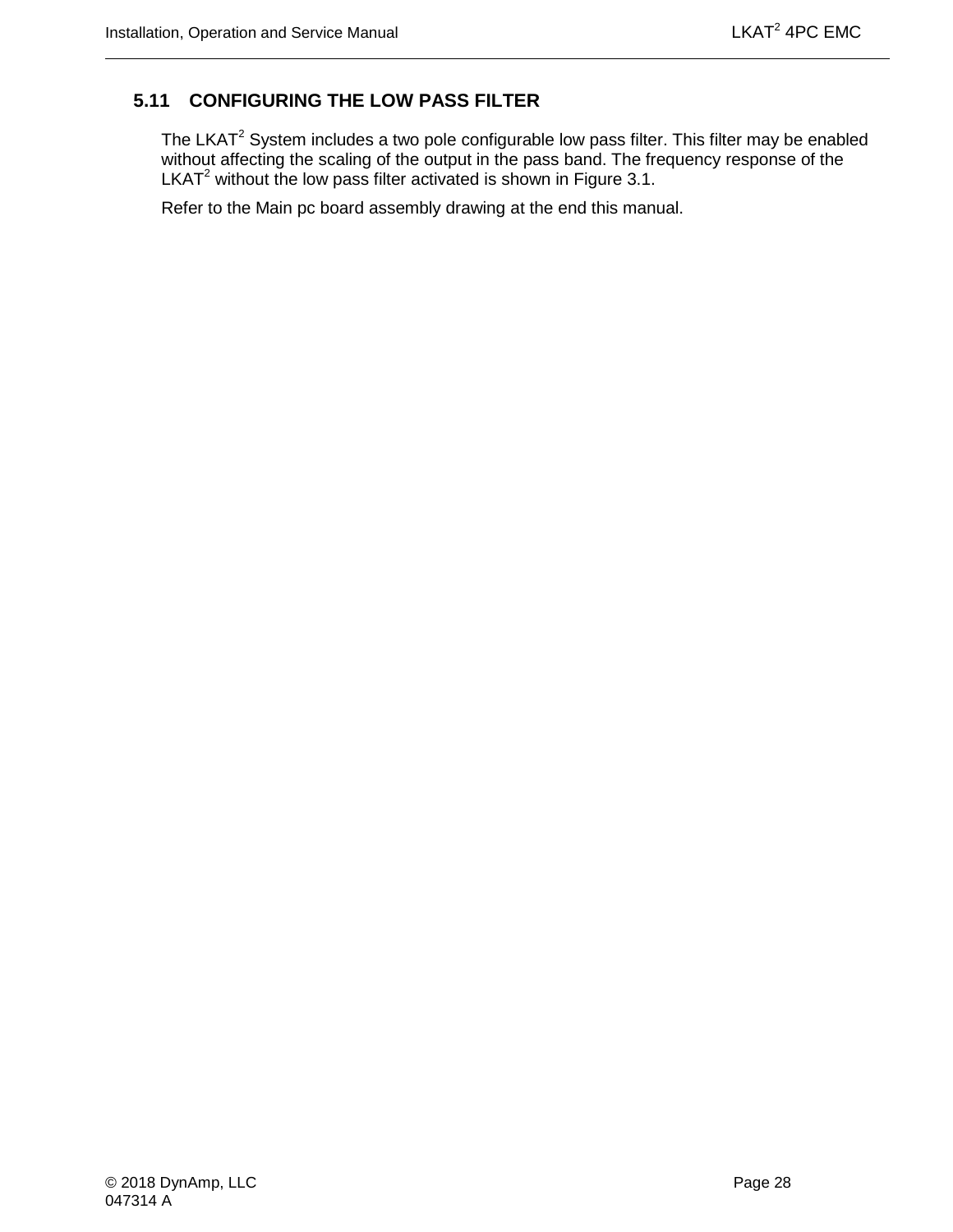# <span id="page-42-0"></span>**5.12 "FAILSAFE" / "NON-FAILSAFE" CONFIGURATION**

The LKAT<sup>2</sup> System relay outputs are failsafe as factory configured. When the system is energized, all relay coils are energized and all contacts change state; that is, open contacts close and closed contacts open. During any alarm condition, relay coils de-energize, which changes the state of the relay contacts.

In the failsafe configuration, loss of input power to the  $LKAT<sup>2</sup>$  Metering Unit de-energizes the alarm relay coils. This causes the relay contacts to change state and indicate an alarm condition.

For some applications, the user requires that Trip1 to be "non-failsafe". That is, the system should not produce an alarm when there is loss of input power. Alarm conditions other than loss of input power must continue to result in an alarm. Trip1 relay contacts can be configured for Non-Failsafe operation. AD relay contacts are failsafe only. Trip2 and Trip3 relay contacts (present on optional PE PCB assembly) are failsafe only.

Table 5.3 shows the status of the  $LKAT^2$  alarm relay contacts. The alarm relay contact condition is shown as it exists at the customer connections to the Metering Unit.

<span id="page-42-1"></span>To convert the LKAT<sup>2</sup> System Trip1 to non-failsafe operation requires modification of the Main pc board assembly, and modification of an internal wiring harness. Contact factory.

# **Table 5.3 LKAT2 Alarm Relay Status**

| <b>Non-Failsafe Metering Unit Configuration</b> |              |                     |                           |                                     |  |  |  |  |
|-------------------------------------------------|--------------|---------------------|---------------------------|-------------------------------------|--|--|--|--|
| Alarm<br>Name                                   | Contact Set  | <b>POWER</b><br>OFF | POWER ON<br><b>NORMAL</b> | POWER ON<br>ALARM<br><b>TRIPPED</b> |  |  |  |  |
| Trip2                                           | P9-6 to P9-8 | Closed<br>Open      |                           | Closed                              |  |  |  |  |
|                                                 | P9-6 to P9-7 | Open                | Closed                    | Open                                |  |  |  |  |
| Trip3                                           | P9-3 to P9-5 | Closed              | Open                      | Closed                              |  |  |  |  |
|                                                 | P9-3 to P9-4 | Open                | Closed                    | Open                                |  |  |  |  |
| Trip1                                           | P3-6 to P3-8 | <b>Open</b>         | Open                      | Closed                              |  |  |  |  |
|                                                 | P3-6 to P3-7 | <b>Closed</b>       | Closed                    | Open                                |  |  |  |  |
| AD                                              | P3-3 to P3-5 | Closed              | Open                      | Closed                              |  |  |  |  |
|                                                 | P3-3 to P3-4 | Open                | Closed                    | Open                                |  |  |  |  |

(As found at Customer Connection to Metering Unit)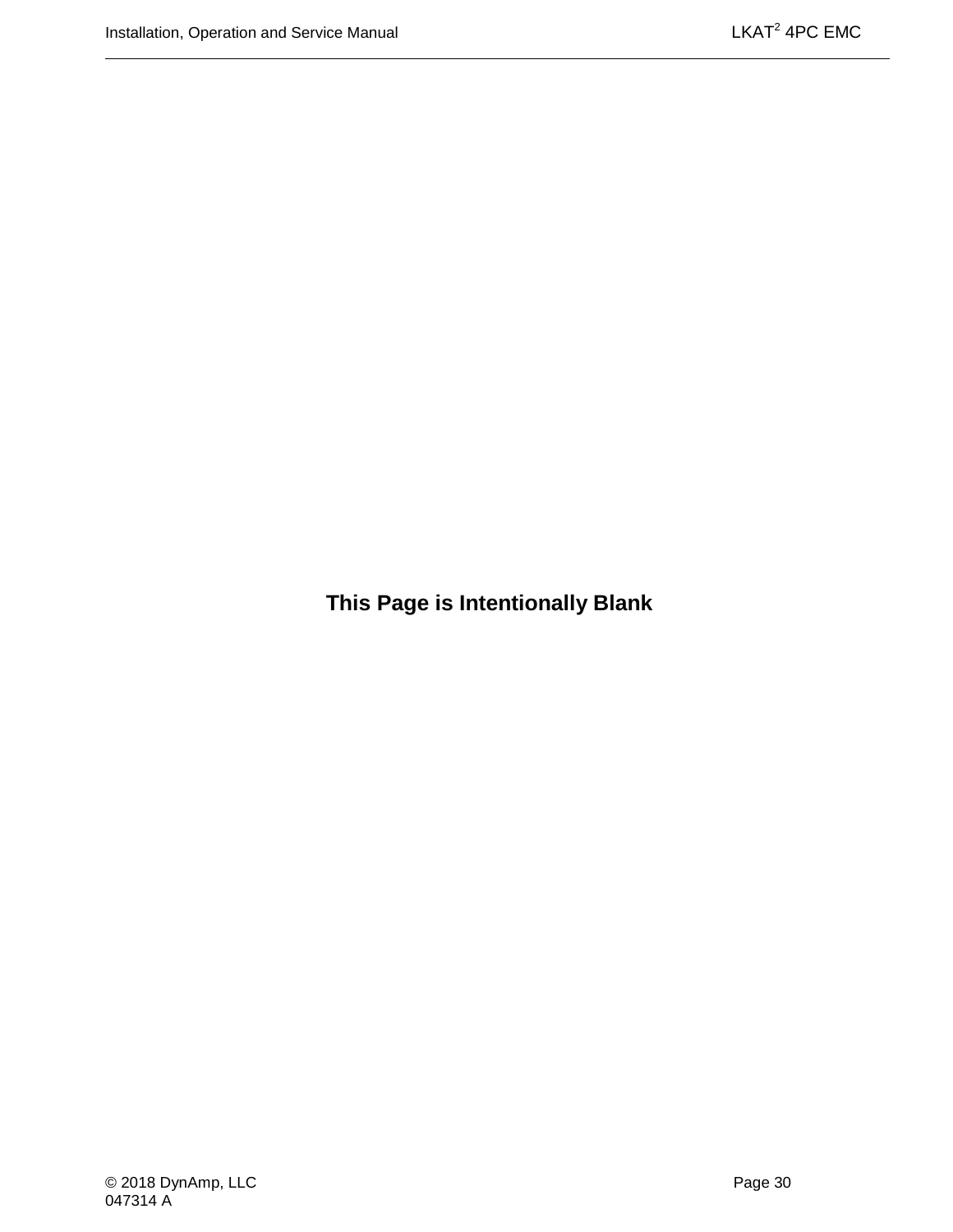# <span id="page-44-0"></span>**6. MAINTENANCE & SPARE PARTS**

# <span id="page-44-1"></span>**6.1 PERIODIC MAINTENANCE**

As is true with any electronic system, proper maintenance will tend to prolong the service life. DynAmp, LLC recommends the following program be performed at the recommended interval to prevent or detect damage to the  $LKAT<sup>2</sup>$  System and to ensure reliable performance. Always use appropriate measures to correct any problems found. Following the suggested maintenance schedule may assist in early diagnosis of problem(s) to minimize repairs and down time.

#### **IMPORTANT NOTE:**

If Main pc board LED (AD Status LED) is illuminated RED and / or the status relay coil de-energizes, a fault condition may exist in the  $LKAT<sup>2</sup>$  electronics. When this occurs, the system may require immediate attention. Refer to "Troubleshooting an Accuracy Diagnostics Fault Indication", in the "Theory of Operation" section of this manual.

## <span id="page-44-2"></span>**6.2 ANNUAL MAINTENANCE**

Refer to the "Calibration" section of this manual for calibration intervals.

If possible, perform the steps described in section titled "System Checkout" in the "Installation" section of this manual at least once per year to verify performance of the  $LKAT^2$  System. This may help to prevent or detect damage to the system and to ensure reliable performance. Use appropriate measures to correct any problems found. If  $LKAT<sup>2</sup>$  System equipment is exposed to extreme temperatures, DynAmp, LLC recommends these steps be performed during the hottest time of the year.

In addition, the following steps should be performed once each year as part of annual maintenance:

- 1. Visually inspect Measuring Head and interconnection cable for evidence of severe overheating, cracks, separation of bonded surfaces, or excessive corrosion. Record any suspect conditions.
- 2. Inspect the Measuring Head mounting screws and adjust as needed.
- 3. Visually inspect Metering Unit for evidence of severe overheating, corrosion, or condensation. Record any suspect conditions and take appropriate action.
- 4. Clean as necessary; remove any oil or grease with a mild detergent. Do not use abrasives or strong chemical solvents as they may damage the cables or erase the silkscreen markings from the Metering Unit.
- 5. Disconnect power to the system before servicing.

# **CAUTION**

To avoid the risk of shock and electrocution, always disconnect all cable assemblies before performing any cleaning on the Metering Unit.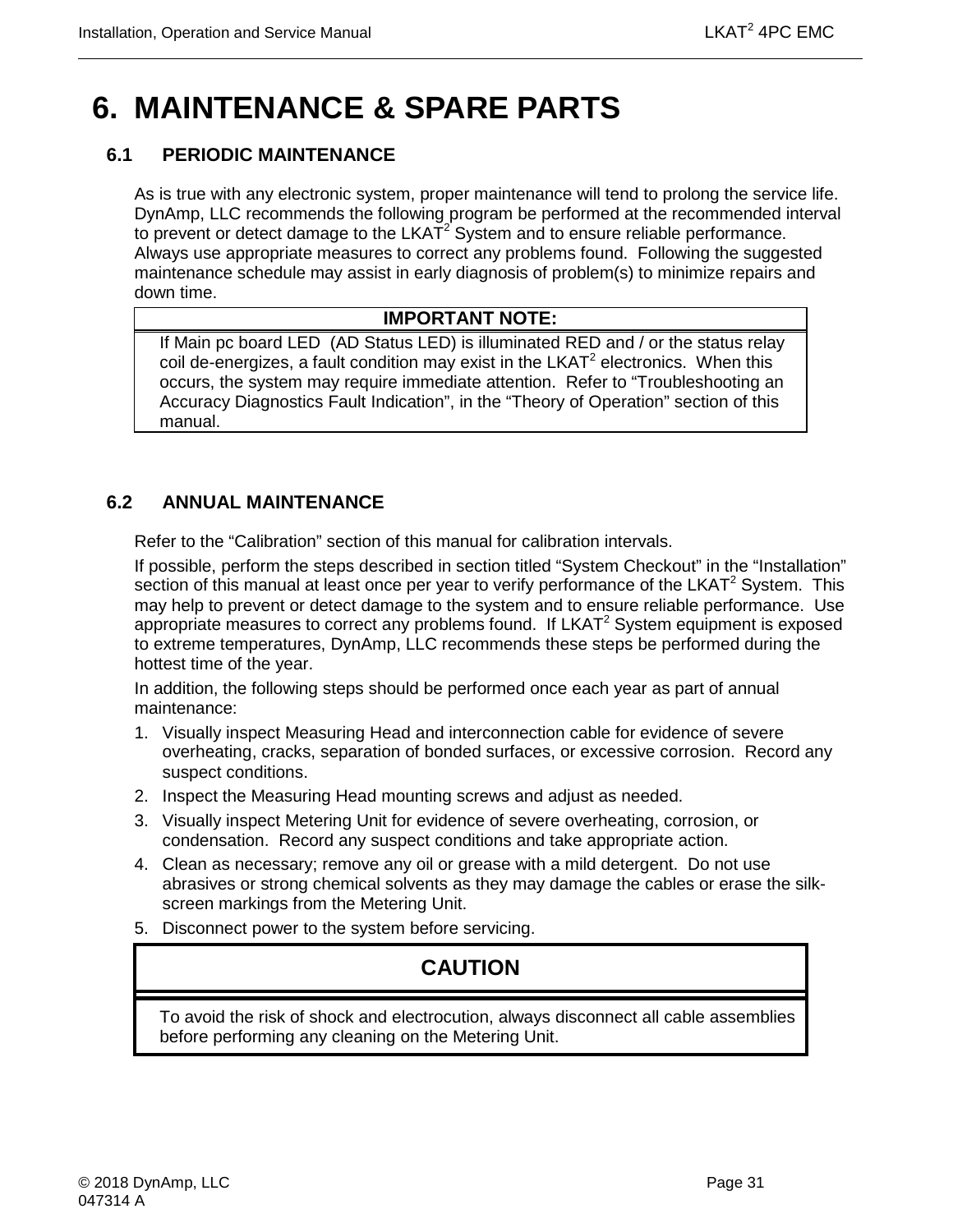## <span id="page-45-0"></span>**6.3 SPARE PARTS**

The following table lists the minimum recommended quantities for spare parts for the  $LKAT<sup>2</sup>$ System. As spares are used, replacements should be ordered. Since continuous operation of high-current measurement systems is often critical, stocking spare parts should be given high priority.

Some cable assemblies for the  $LKAT^2$  System include circular connectors. Others use solder cup connectors assembled with adhesive-lined shrink tubing covering the connector shell. If connector(s) are severed from the associated cable assembly, field installable replacement connectors may be purchased. These connectors may also be installed after routing head interconnection cables in conduit. Over-molded replacement cable assemblies may be purchased for the power input and output cables. Head cable connector(s) must be replaced by field installable type(s), or with a new head. Refer to Spare Parts List Table 6.1

The LKAT<sup>2</sup> System Measuring Heads require special repair procedures and materials. However, the heads are very reliable and should require little or no repair over its service life. Please refer to the nearest authorized DynAmp, LLC service center for information on repairs.

Disconnect power to the system before servicing.

<span id="page-45-1"></span>

| <b>DESCRIPTION</b>                                 | <b>ITEM NO.</b> | <b>RECOMMENDED</b><br><b>QUANTITY</b> |
|----------------------------------------------------|-----------------|---------------------------------------|
| Angle, LKAT <sup>2</sup> Mounting 100mm            | 46039           | 8 (each)                              |
| Screw, LKAT <sup>2</sup> mounting SHCS 1/4-20 X 3" | 46028           | $2$ (each)                            |

#### **Table 6.1 Spare Parts List**

| <b>Spare System</b><br><b>Complete System</b><br>(Head & Metering Unit calibrated as system) | $\star$ | TBD |
|----------------------------------------------------------------------------------------------|---------|-----|
| <b>Metering Unit</b>                                                                         | $***$   | TRD |
| <b>Measuring Head</b>                                                                        | $***$   | TRD |

Item number same as original system

\*\* Contact DynAmp, LLC

.